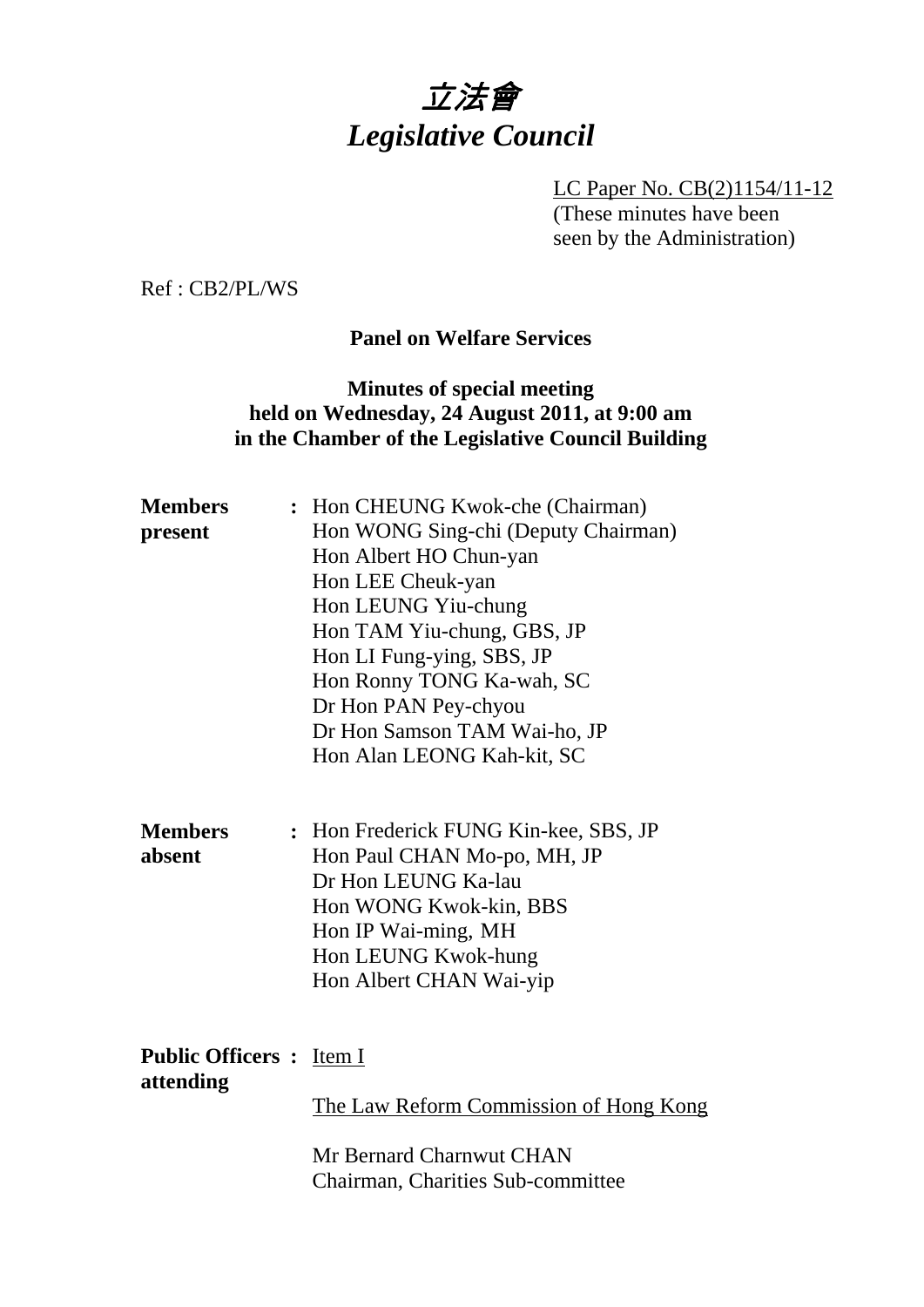Mrs Pamela CHAN Member, Charities Sub-committee

Mr Godfrey LAM, SC Member, Charities Sub-committee

Ms Kitty FUNG Secretary, Charities Sub-committee

Ms Michelle Ainsworth Deputy Secretary Law Reform Commission

The Administration

Mr LAM Ka-tai Assistant Director of Social Welfare (Subventions) Social Welfare Department

Ms Florence WAI Ka-lai Chief Executive Officer (Lotteries Fund) Social Welfare Department

Mr FAN Yung-kai Assistant Director (Operations) 2 Food and Environmental Hygiene Department

Mrs Sharon YIP LEE Hang-yee Assistant Commissioner for Television & Entertainment Licensing (Entertainment) Television and Entertainment Licensing Authority

Miss Carmen HO Ka-man Senior Licensing Officer (Miscellaneous) Television and Entertainment Licensing Authority

Attendance by : **Item I invitation** 

Society for Community Organization

Mr HO Hei-wah **Director**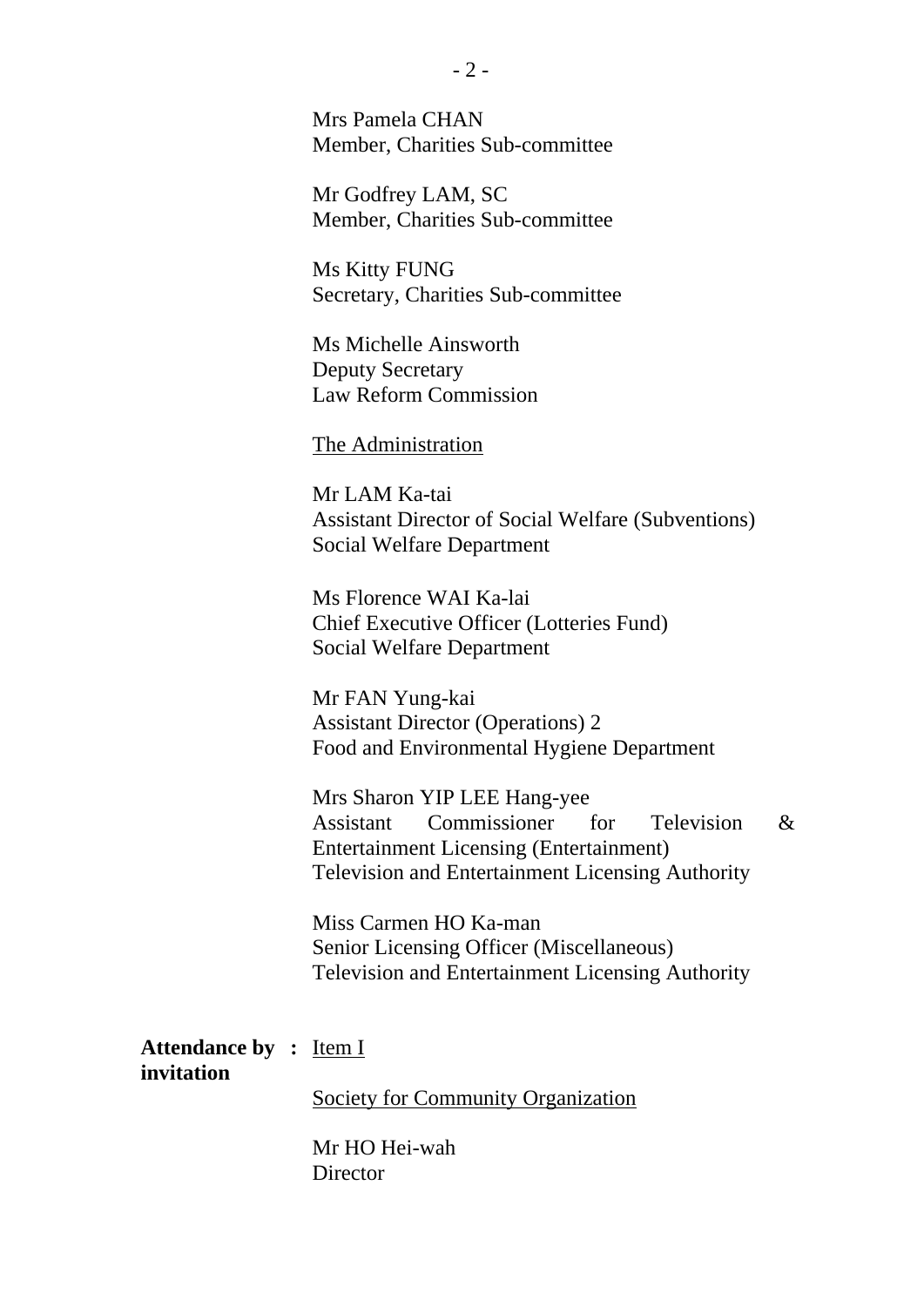#### Hong Kong Human Rights Commission

Mr WONG Chi-yuen Member

Super Panda (Asia)

Mr WAN Pong-yin Chairman

Hong Kong Human Rights Monitor

Mr CHONG Yiu-kwong Chair

#### Greenpeace East Asia

Mr FUNG Ka-keung Organisational Support and Regional Development Director

Hong Kong Christian Institute

Mr SHUM Wai-nam Programme Secretary

Sham Shui Po Community Association

Mr LAU Cheuk-kei **Director** 

Tai Hang Tung & Nam Shan Estate Residents' Committee

Ms CHOW Kit-yin Member

The Association for the Advancement of Feminism

Miss Jodie HUI **Officer** 

Hong Kong Women Workers' Association

Ms WU Mei-lin Coordinator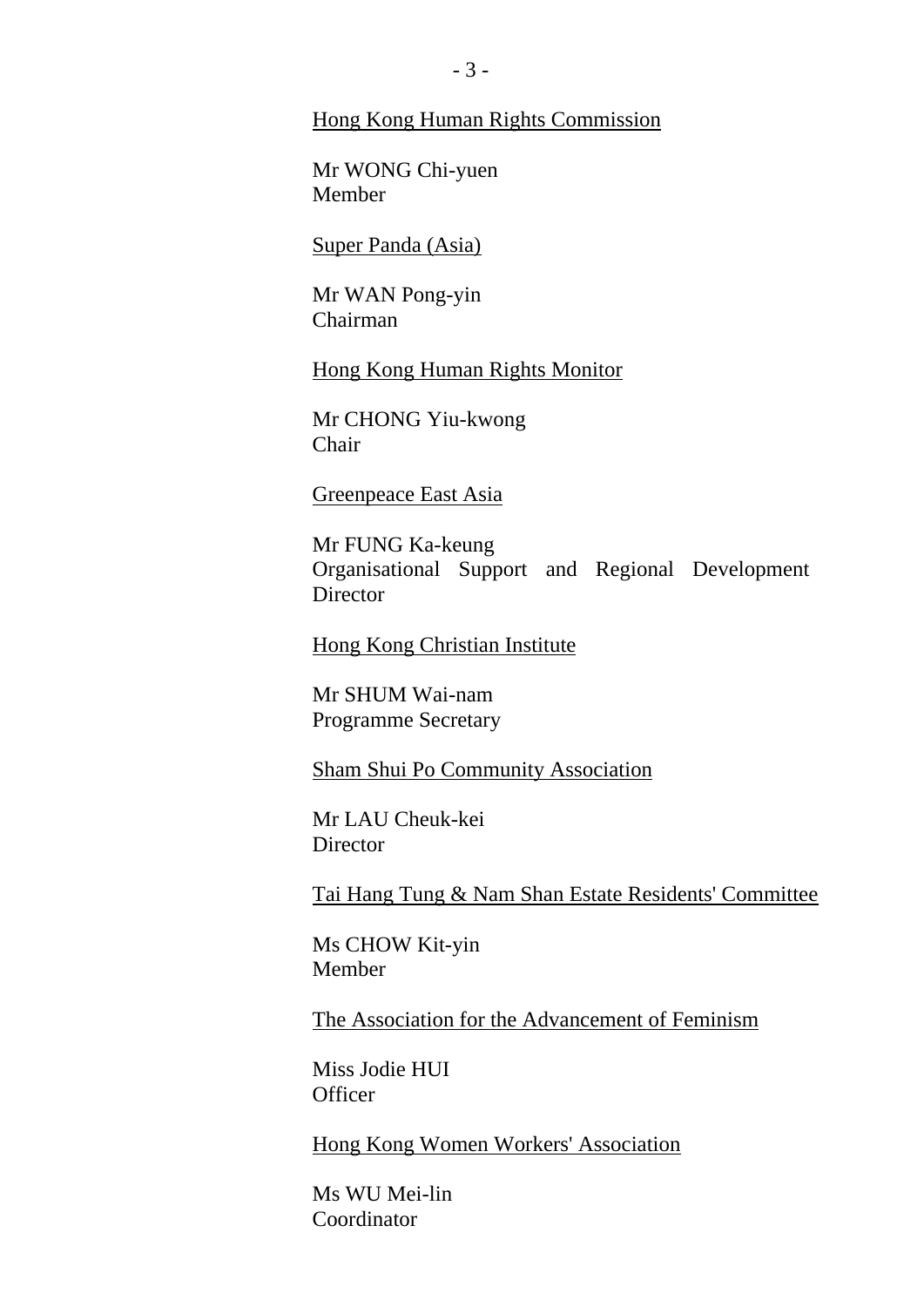Hong Kong Federation of Women's Centres

Ms LIU Pui-shan **Director** 

Hong Kong Exit Social Service Centre

Mr Percy WONG

**Family Dynamics Network** 

Mr Jimmy LAW

Christian City Mission Church

Mr LAU Chi-hung

Sex Culture Society

Mr Matthew MAK

Hong Kong Women Christian Council

Ms Katherine CHAN Man-yee Executive Committee

Labour-welfare Group of Democratic Party

Mr Mark LI

**Seanew Media Company Limited** 

Mr Peter LAW Assistant Operations Manager

Hong Kong Unison Limited

Ms Fermi WONG Wai-fun Executive Director

Amnesty International Hong Kong

Miss Raees Begum Executive Committee member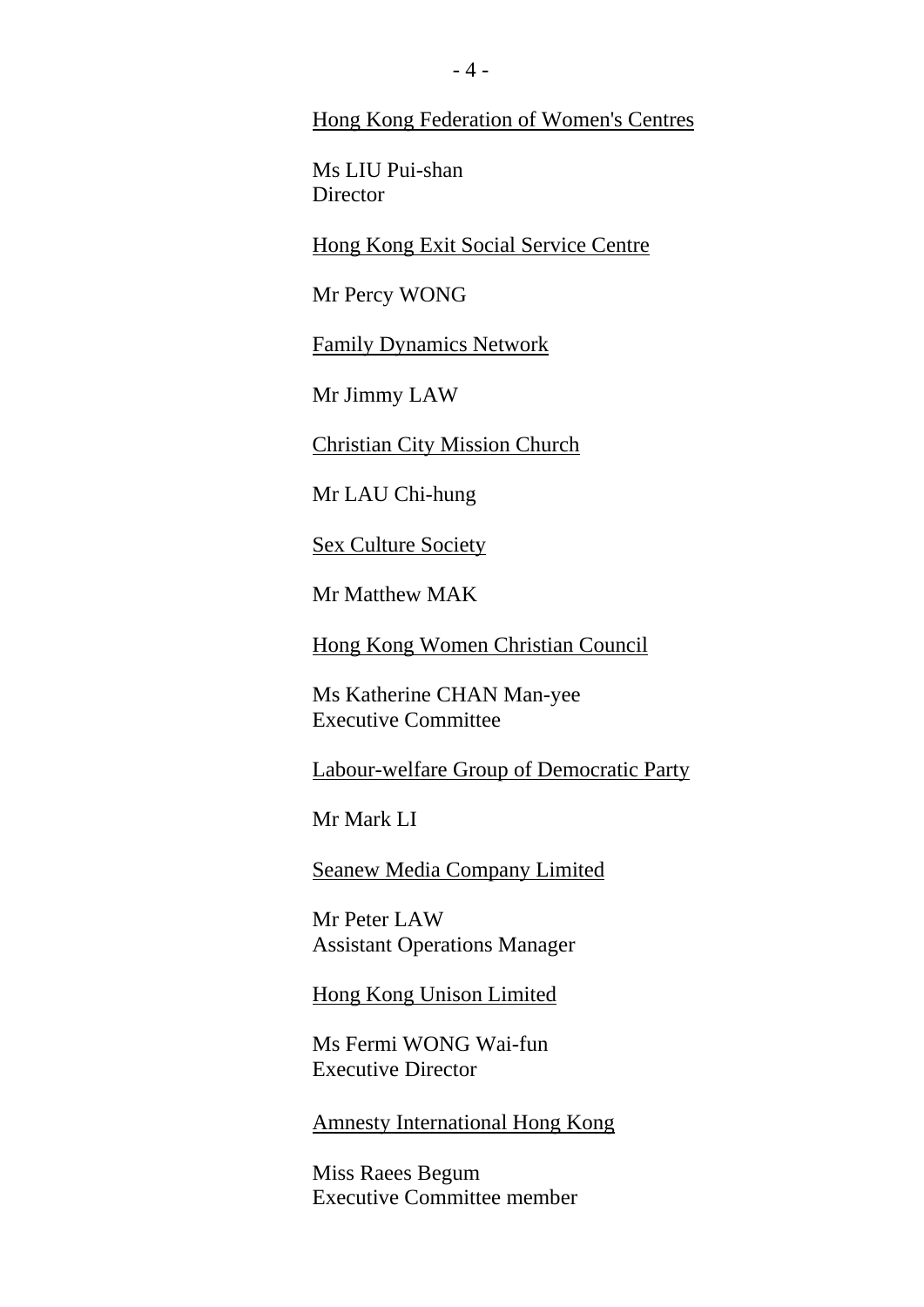|                               | <u>The Hong Kong Council of Social Service</u>   |
|-------------------------------|--------------------------------------------------|
|                               | Mr Cliff CHOI<br><b>Business Director</b>        |
|                               | The Forthright Caucus                            |
|                               | Mr Fernando CHEUNG                               |
|                               | iDonate                                          |
|                               | <b>Miss Bonita WANG</b><br>Founder               |
| <b>Clerk in</b><br>attendance | : Miss Betty MA<br>Chief Council Secretary (2) 4 |
| <b>Staff</b> in<br>attendance | : Ms Yvonne YU<br>Senior Council Secretary (2) 4 |
|                               | Miss Maggie CHIU<br>Legislative Assistant (2) 4  |

**I. Consultation Paper on Charities released by The Law Reform Commission of Hong Kong**  [LC Paper Nos. CB(2)2510/10-11(01) to (02), CB(2)2525/10-11, CB(2)2541/10-11(01) to (07), CB(2)2553/10-11(01) to (02),

CB(2)2572/10-11(01) and CB(2)2604/10-11(01)]

At the invitation of the Chairman, Mr Bernard CHAN, Chairman of Charities Sub-committee ("the Sub-committee") briefed members on the work of the Sub-committee in the past four years in drawing up the preliminary recommendations set out in the Consultation Paper on Charities ("the consultation paper"). He stressed that the Sub-committee's preliminary recommendations were by no means representing the Government's stance on the subject. The Sub-committee would carefully consider and fully reflect all the views collected during the public consultation period when finalizing its recommendations for submission to the Law Reform Commission ("LRC"). The question of how the Government would take forward the LRC report was beyond the terms of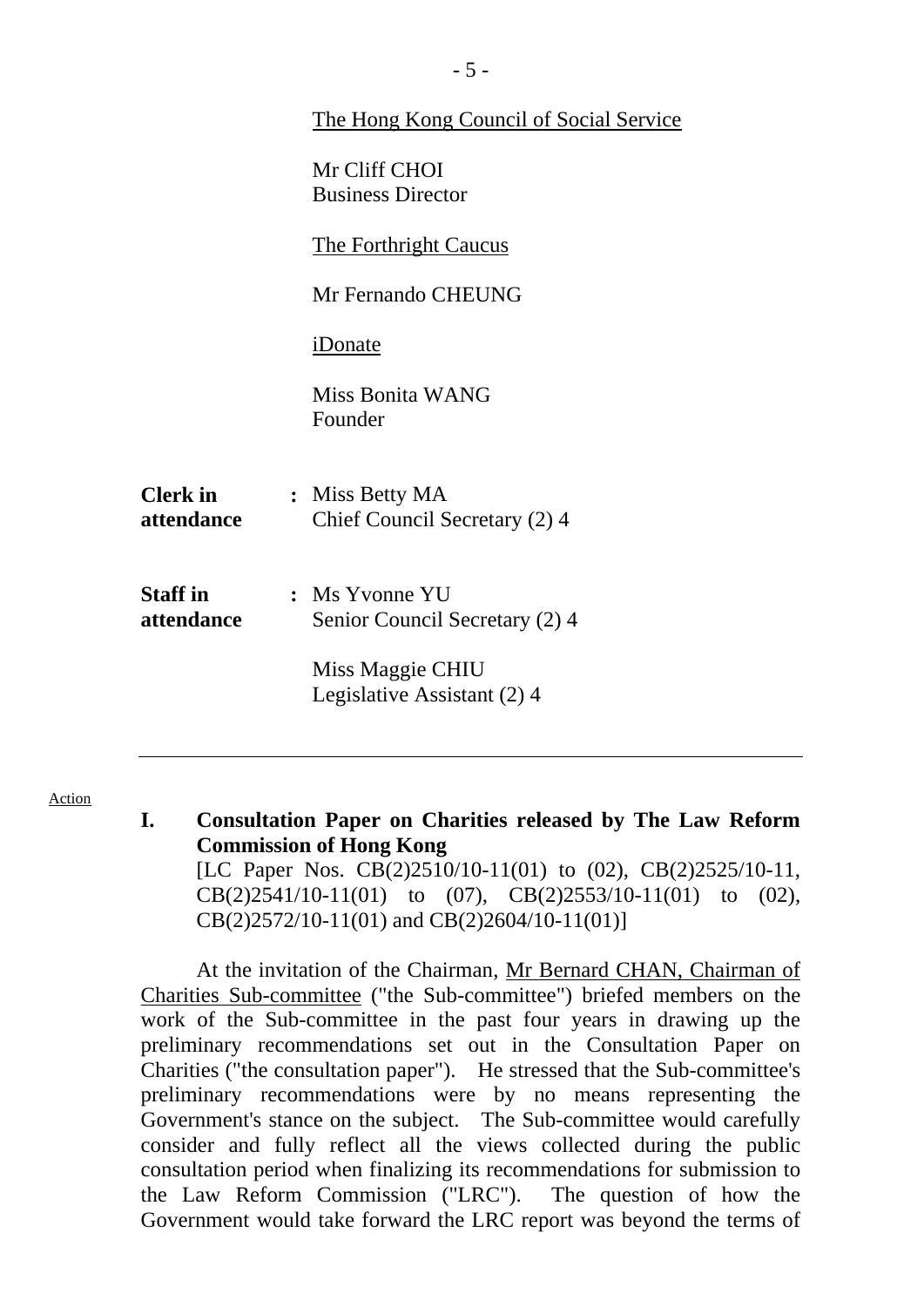reference of the Sub-committee.

Action

2. Chairman of the Sub-committee advised that the Sub-committee had organized consultation session and attended different forums to explain and gauge views on the recommendations in the consultation paper. He was given to understand that the majority of respondents to the consultation paper considered that the direction for enhancing higher transparency for charities was generally agreeable, although the specific views were not the same. Noting that some organisations had raised several issues of mutual concern, he would like to address these concerns from the outset of the meeting.

3. On the concern about the Sub-committee's recommendations in relation to establishing a charity commission in Hong Kong, and in particular its composition and appointment mechanism, Chairman of the Sub-committee elaborated on the rationale for putting forward the proposal. He pointed out that under the existing regulatory framework for charitable fundraising activities, different measures were used to regulate the fundraising activities. Notably, charitable organisations were established under a number of different legal structures, and they were subject to different legislative requirements at the time of the organisation's formation and throughout its operations. Prior approval from the relevant authorities was required before fundraising activities could be carried out. As for some other charitable activities involving appeals to the public, they did not require a permit or licence. Chairman of the Sub-committee further said that he was fully aware of the grave concern as to whether the future charity commission was vested with over extensive powers in the governance and control of charities. The Sub-committee would endeavour to balance the views between over-regulation of charities and enhancing the transparency and public confidence in charitable fundraising activities. Chairman of the Sub-committee added that any views on improving the regulation of fundraising activities were welcome.

4. Chairman of the Sub-committee noted that concerns were also raised as to whether the advancement of human rights should be one of the heads included in the list of charitable purposes under the definition of charity. He advised that the Sub-committee had no difficulty with the proposition that the advancement of human rights could be charitable. He, however, drew the attention of members to the view that there was a need to distinguish charitable purpose from political purpose and that there was the difficulty of defining the distinction as revealed from overseas experience. Chairman of the Sub-committee stressed that the Sub-committee was open-minded on this and invited comments specifically on whether this particular category should be included in the list of charitable purposes and

- 6 -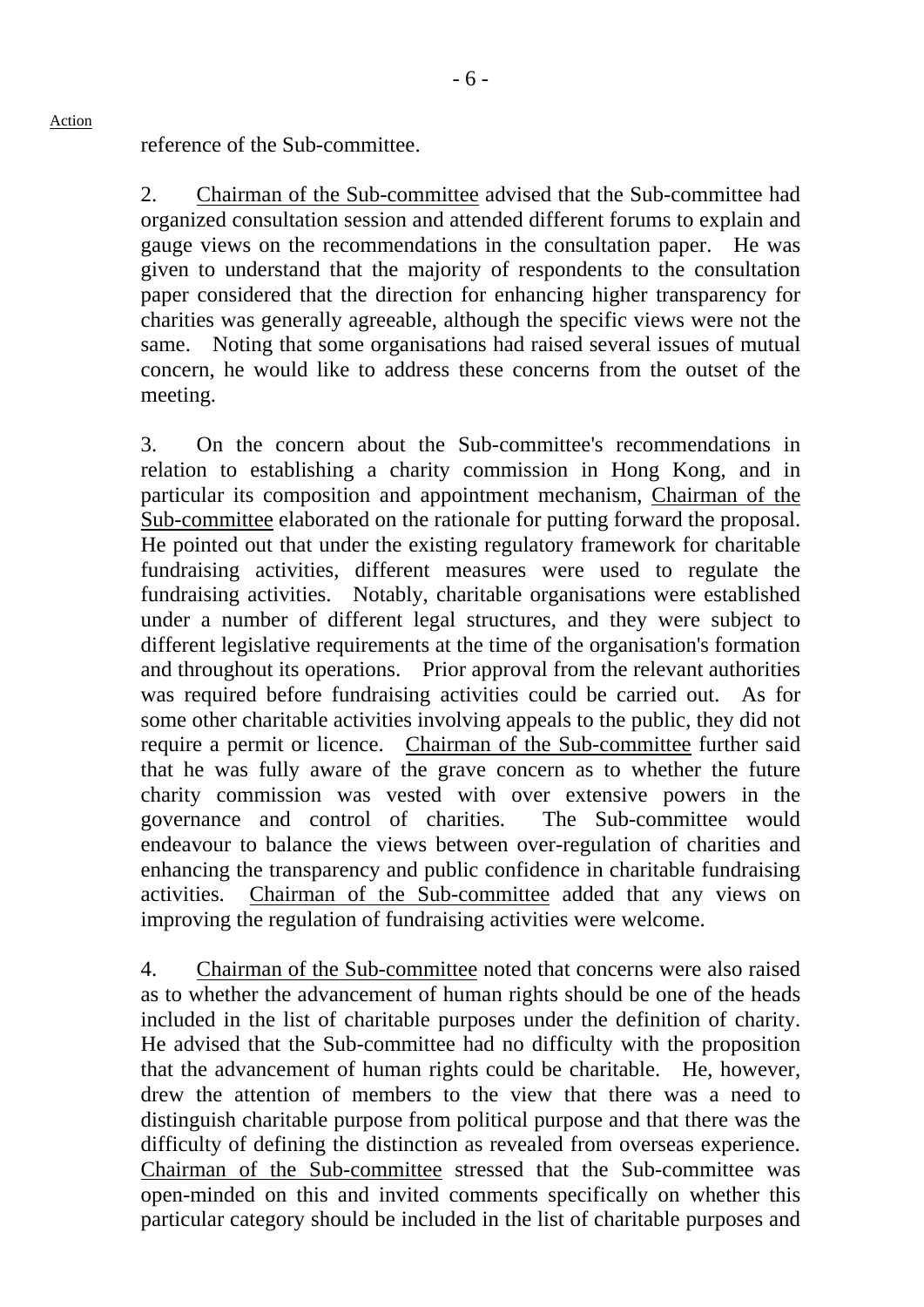how it should be defined.

Action

5. Regarding the views as to whether the promotion of policy advocacy should be regarded as charitable purpose, Chairman of the Sub-committee said that the Sub-committee considered that charitable purposes rather than charitable activities would be the subject matter under review. Having regard to some concerns about including the promotion of religion in the list of charitable purposes would give rise to control of religious bodies, Chairman of the Sub-committee stressed that the Sub-committee had no such intention at all. He added that the Sub-committee had discussed at length the charity legislation in eight overseas jurisdictions, and the study had not touched upon the charity legislation of the Mainland.

6. In relation to the proposal on the establishment of a charity commission in Hong Kong, Chairman of the Sub-committee advised that as the current monitoring arrangements for charities and their fundraising activities involved split responsibilities across different government departments, the Sub-committee considered that there was a need for a "one-stop shop" which served as a centralised body and took over the functions of the various government authorities responsible for monitoring charitable organisations. Lastly, Chairman of the Sub-committee reiterated that all the views and concerns on the consultation paper would be fully reflected in the Sub-committee's report to LRC.

7. At the invitation of the Chairman, 23 deputations presented views on the subject of consultation paper. The major concerns of the deputations were broadly categorized as follows -

- (a) the advancement of human rights and promotion of policy advocacy should be included in the list of charitable purposes;
- (b) the formation and appointment mechanism of the proposed charity commission should be open and transparent;
- (c) the proposed charity commission was vested with too extensive powers in the governance and control of charities; and
- (d) making appeals to the Court of First Instance against the decisions of the proposed charity commission was too costly for small charitable organizations.

A summary of the deputations' views is in the **Appendix**.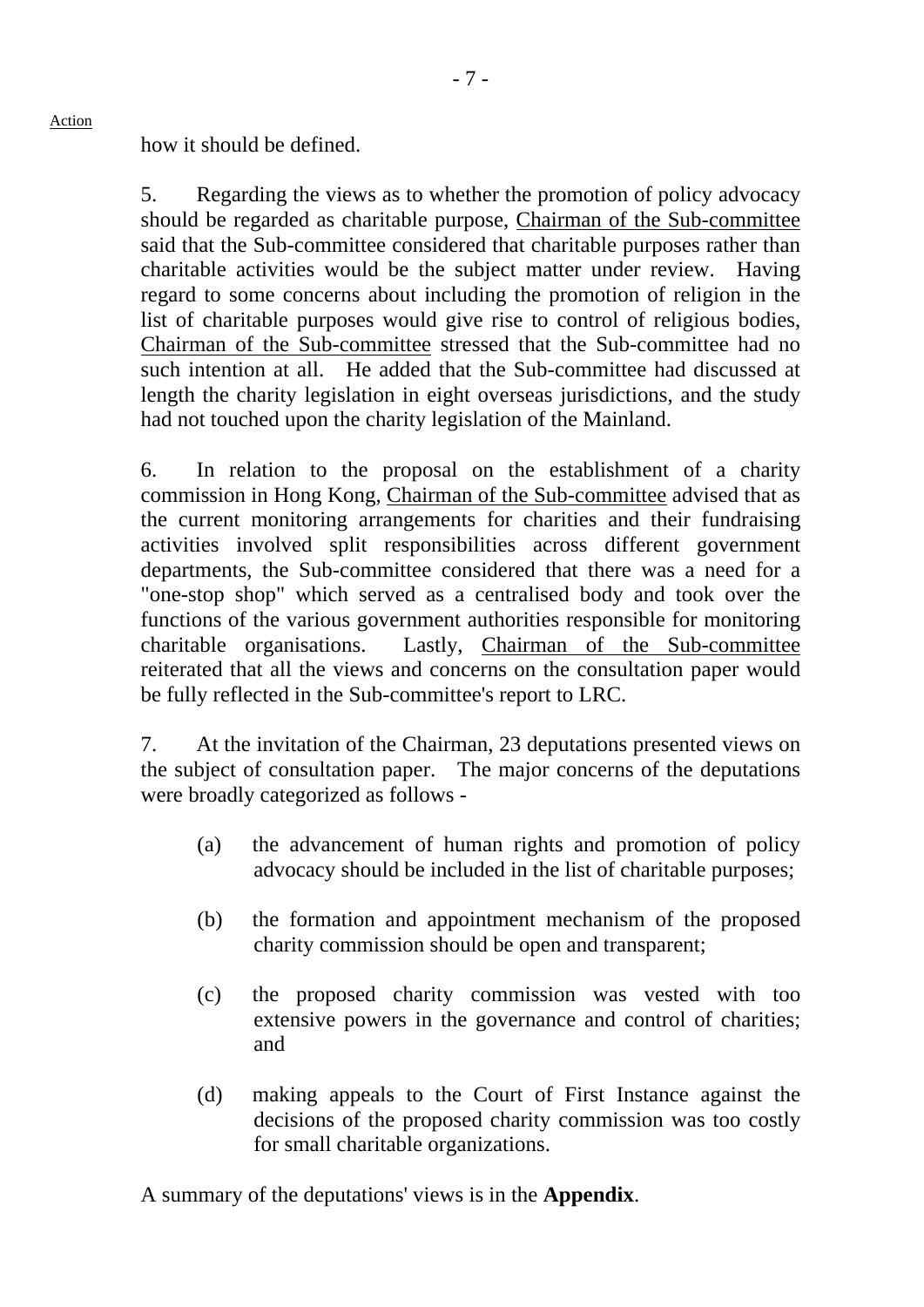## **Discussions**

8. Responding to the views and concerns of the deputations, Chairman of the Sub-committee stressed that as he had stated earlier, the Sub-committee comprised seven individual members who did not represent the Administration or LRC. The Sub-committee would take into full account the views gauged during the public consultation and finalise its report for submission to LRC. Chairman of the Sub-committee said that the Sub-committee was fully aware of the public concern about the increasing on-street fundraising activities. Noting that the Inland Revenue Department ("IRD") was only responsible for the tax exemption aspects of charitable organisations, and was not responsible for registering charities, nor for monitoring their conduct, the Sub-committee believed that the introduction of a registration system would facilitate easy identification of bona fide charitable organisations.

9. As regards the establishment of the proposed charity commission, Chairman of the Sub-committee said that this would be a matter for the Government to decide on the composition and appointment of members to the future charity commission if it adopted the recommendation. The preliminary thinking was that the future charity commission would have the power to investigate alleged mismanagement and misconduct of a charitable organisation in respect of a particular charity under investigation. The Sub-committee was inviting public views on whether and under what circumstances should the future charity commission be vested with the powers to, among others, appoint additional trustees or directors of the charity.

10. As to whether the advancement of human rights should be regarded as one of the heads included in the list of charitable purposes, Chairman of the Sub-committee advised that as he had pointed out earlier, the Sub-committee had no difficulty with the proposition that the advancement of human rights could be charitable. In view of the controversy of the issue, the Sub-committee had specifically invited the public to give views on it.

11. Chairman of the Sub-committee reiterated that in the course of its deliberations, the Sub-committee had endeavoured to formulate proposals to improve the current system of regulating charitable fundraising in Hong Kong. It was conscious that any future regulatory measures should on the one hand seek to enhance the conduct of charitable activities in a more transparent and accountable manner, and not to introduce unnecessary control on the other hand. Chairman of the Sub-committee added that the consultation paper sought to elicit public response and comments on the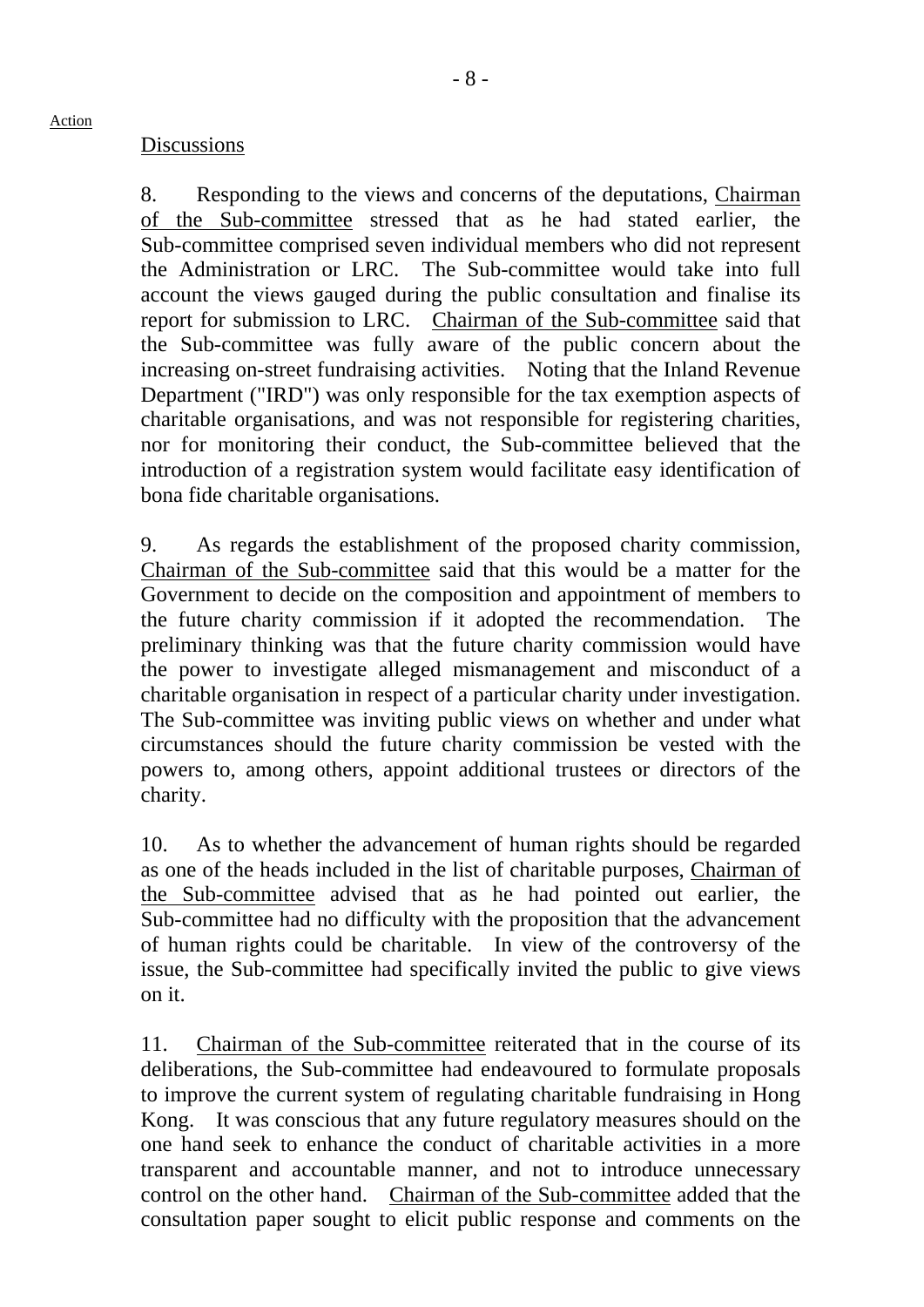Sub-committee's preliminary recommendations.

Action

12. Mr LEE Cheuk-yan opined that the intention of the Sub-committee's study was good, but the implementation of the recommendations would be difficult when there was a lack of public confidence in the Administration. Moreover, the impact of the establishment of the proposed charity commission on charities would be similar to the enactment of a piece of legislation to implement Article 23 of the Basic Law. He was concerned that the exclusion of the promotion of human rights from the list of charitable purposes would tighten the scope of charitable activities, and the future charity commission was perceived to have super powers to take over charities as deemed necessary. All in all, to address the public concern on the proper use of the donations, the proposed regulatory regime should seek to enhance the transparency and accountability of the fundraising activities, but not introducing too much control on the operation of the charitable organisations.

13. Chairman of the Sub-committee advised that the Sub-committee fully agreed that the purpose of the regulation of charities should aim to, among others, enhance transparency and accountability to donors. Given that charitable organisations were currently established under a number of legal structures and each of these types of organisations involved different legislative requirements, the Sub-committee considered that there was a need to introduce a regulatory regime in this respect.

14. Mr WONG Sing-chi said that he and the Democratic Party did not consider it necessary to introduce a piece of charity law to regulate charitable activities. He shared the views of deputations that the proposals would stifle the development and efficient operation of charitable organisations. Specifically, the proposed regulatory regime would pose great difficulties to smaller non-governmental organisations ("NGOs") which relied heavily on donations whereas the operating expenses of larger NGOs were funded by Government subventions. Mr WONG took the view that consideration should be given to strengthening the manpower of the existing regulatory bodies to enhance the monitoring work and enhancing public education to enable donors to verify the organisations which they might wish to make donations to were in fact valid charities and not bogus operations. Mr WONG sought information from the Administration on the number of complaint cases relating to charitable fundraising activities and the number of substantiated cases.

15. Chairman of the Sub-committee said that several departments were involved in the regulation of charitable activities, and deficiencies in the regulatory framework for supervision of charities were perceived in the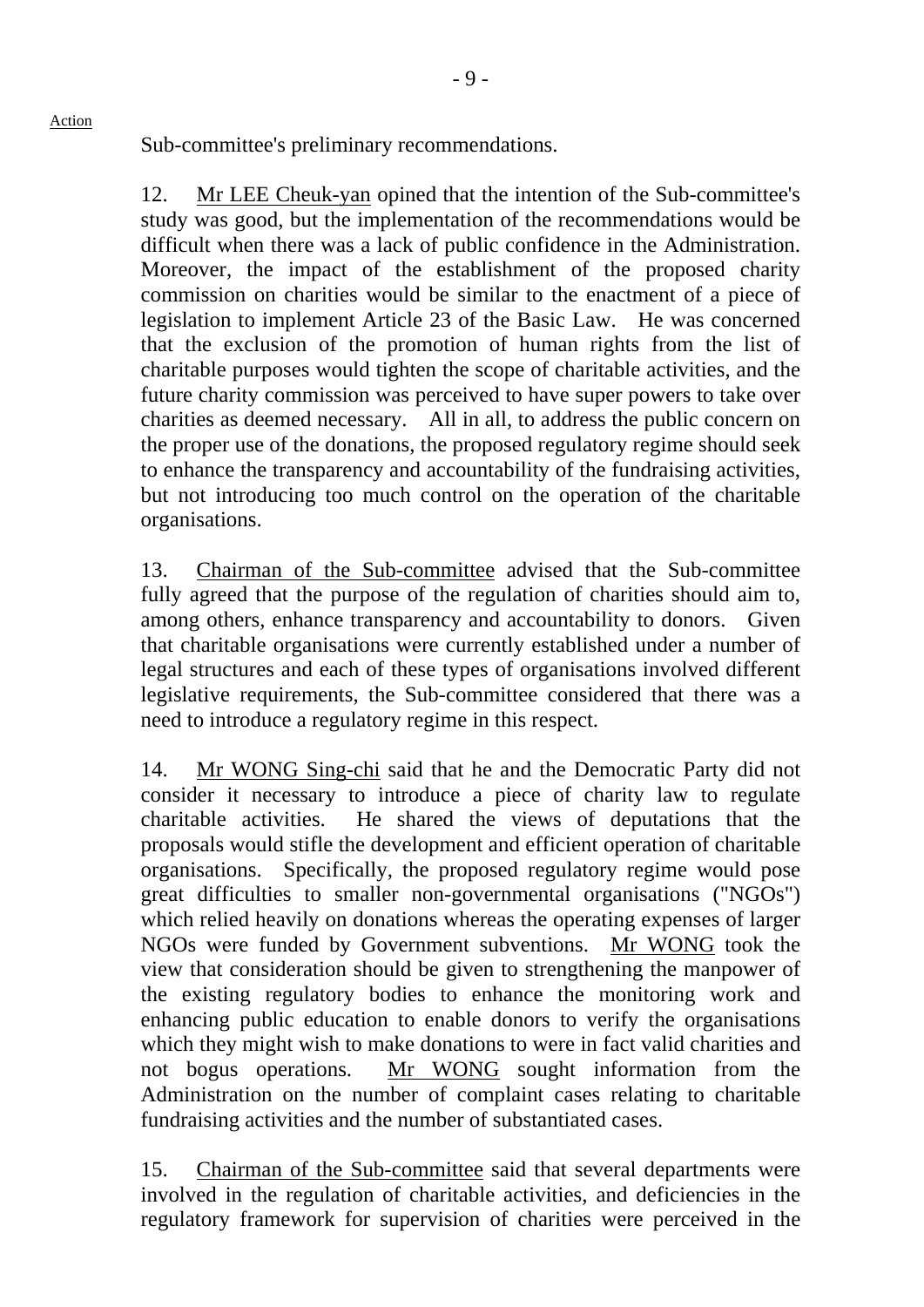course of the deliberations of the Sub-committee. In the light of this, the Sub-committee considered that there was a need for a registration system in Hong Kong, particularly to cover charitable organisations which made charitable appeals to the public and those allowed to claim tax exemption.

16. Assistant Director of Social Welfare (Subventions) ("ADSW(S)") elaborated on the role of the Social Welfare Department ("SWD") in relation to the control of charitable fundraising activities. If a charity wished to raise funds through an activity held in a public place, such as a flag day, it had to obtain a Public Subscription Permit from SWD in accordance with section 4(17)(i) of the Summary Offences Ordinance (Cap. 228). The charitable organisations issued with Public Subscription Permits were required to submit audited reports of the fundraising activities to SWD within 90 days following the last event day approved in the permit. The audited reports should indicate the purpose of fundraising as well as the income and expenditure of the activities. For flag days as well as other general charitable fundraising activities in public places where the donations were to be spent outside Hong Kong, the audited reports should be published in at least one local Chinese language newspaper and one local English language newspaper within 90 days following the last event day approved in the permit, and copies of the newspaper cuttings should be forwarded to the Director of Social Welfare at the same time. If the donations raised from the event were less than \$50,000, the charity was not required to publish the audited reports in the newspapers, but to make public the information on the organisation's website or publication as appropriate. ADSW(S) added that SWD had reviewed from time to time the existing monitoring mechanism of charitable fundraising activities in public places. Following a review by a working group under the Lotteries Fund Advisory Committee in May 2011, SWD had since 1 August 2011 introduced additional measures to improve the monitoring and transparency of fundraising activities under its purview, including the boundary of moving around solicitation, the number of persons at each fundraising location and the provision of audited reports for public inspection.

17. ADSW(S) said that approval of the Public Subscription Permit was copied to the Police for reference, and such information was uploaded on SWD's website. There were 70 complaints in 2009 concerning charitable fundraising activities held in public places without permits, 57 in 2010, and 28 as at end of July 2011. The complaints were referred to the Police for investigation. ADSW(S) further said that two complaints were substantiated in 2008, and one in 2010. SWD attached great importance to enhancing public education on ways to become smart donors.

18. Assistant Director (Operations) 2 of the Food and Environmental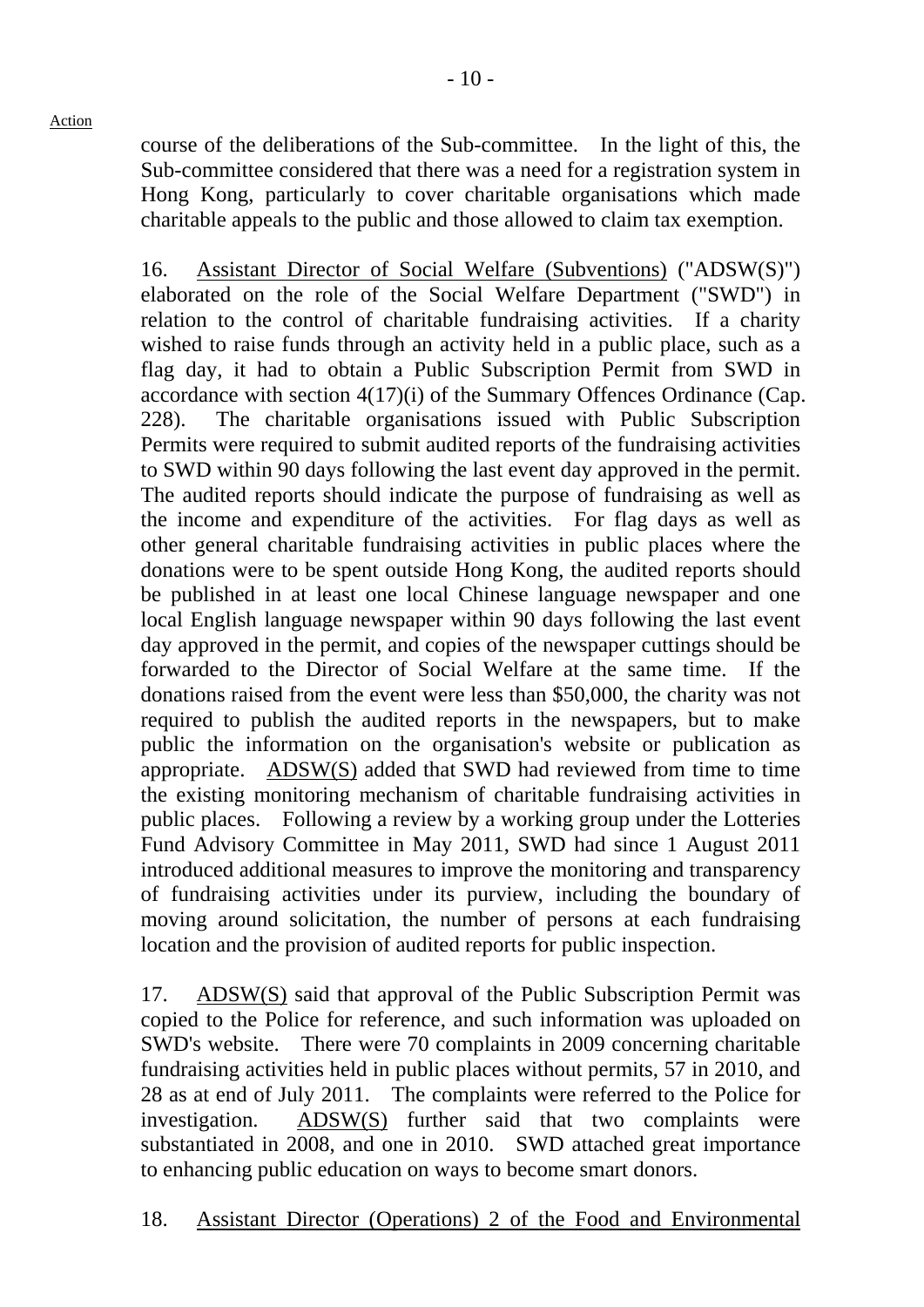Hygiene Department ("FEHD") said that any charitable fundraising activities which involved on-street selling of commodities would require advance application to FEHD for a temporary hawker licence under the Hawker Regulation (Cap. 132AI). In issuing temporary hawker licences for fundraising, FEHD was mainly responsible for monitoring hawking activities and environmental hygiene issues. Upon receipt of an application for a temporary hawker licence, FEHD would consult other relevant government departments. Once granted, the temporary hawker licensees were permitted to hawk at designated date, time and place as well as to sell commodities as specified in the licences. Information relating to the temporary hawker licences would be uploaded on FEHD's website. The district hawker control teams would monitor the compliance of the licensing conditions during their daily routine inspection. If issues under the purview of other departments were discovered, the hawker control teams would refer these cases to relevant departments for follow-up action. He added that FEHD did not keep separate statistic on complaints about on-street charitable selling carried out in public places without valid temporary hawker licences, and such complaints, if any, were grouped under the category of unlicensed hawking activities.

19. Assistant Commissioner for Television & Entertainment Licensing (Entertainment) said that if an organisation wished to sell lottery tickets on public streets to raise funds for charitable purpose, it had to obtain a licence and seek prior approval from the Television and Entertainment Licensing Authority ("TELA") under the Gambling Ordinance (Cap. 148). The applicant organisations could be bona fide non-profit making organisations or charitable institutions and trusts of a public character exempt from tax under section 88 of the Inland Revenue Ordinance (Cap. 112) ("IRO"). In processing an application, TELA would consult relevant departments to ensure that there was not more than one fundraising event at the same location and that the event would not hinder the pedestrian flow in the vicinity. Licences would be granted with prescribed conditions, requiring lottery tickets be serially numbered and printed with the purpose of the monies raised, dates of lottery drawing and announcement of drawing result, collection of prizes, etc. The licensees were also required to each submit an audited income and expenditure statement of the lottery event to TELA within 90 days from the date of the draw of the lottery. The audited accounts should include the number of tickets sold and all the income and expenditure items, and the administrative cost for the event should be capped at 20% of the total proceeds. The auditors' reports and income and expenditure statements were kept for one year at TELA for public inspection. Upon receipt of complaints, TELA would issue warning letters to the licensees or refer the cases to the Police for follow-up as appropriate. From 2008 to July 2011, there were 12 complaints, mainly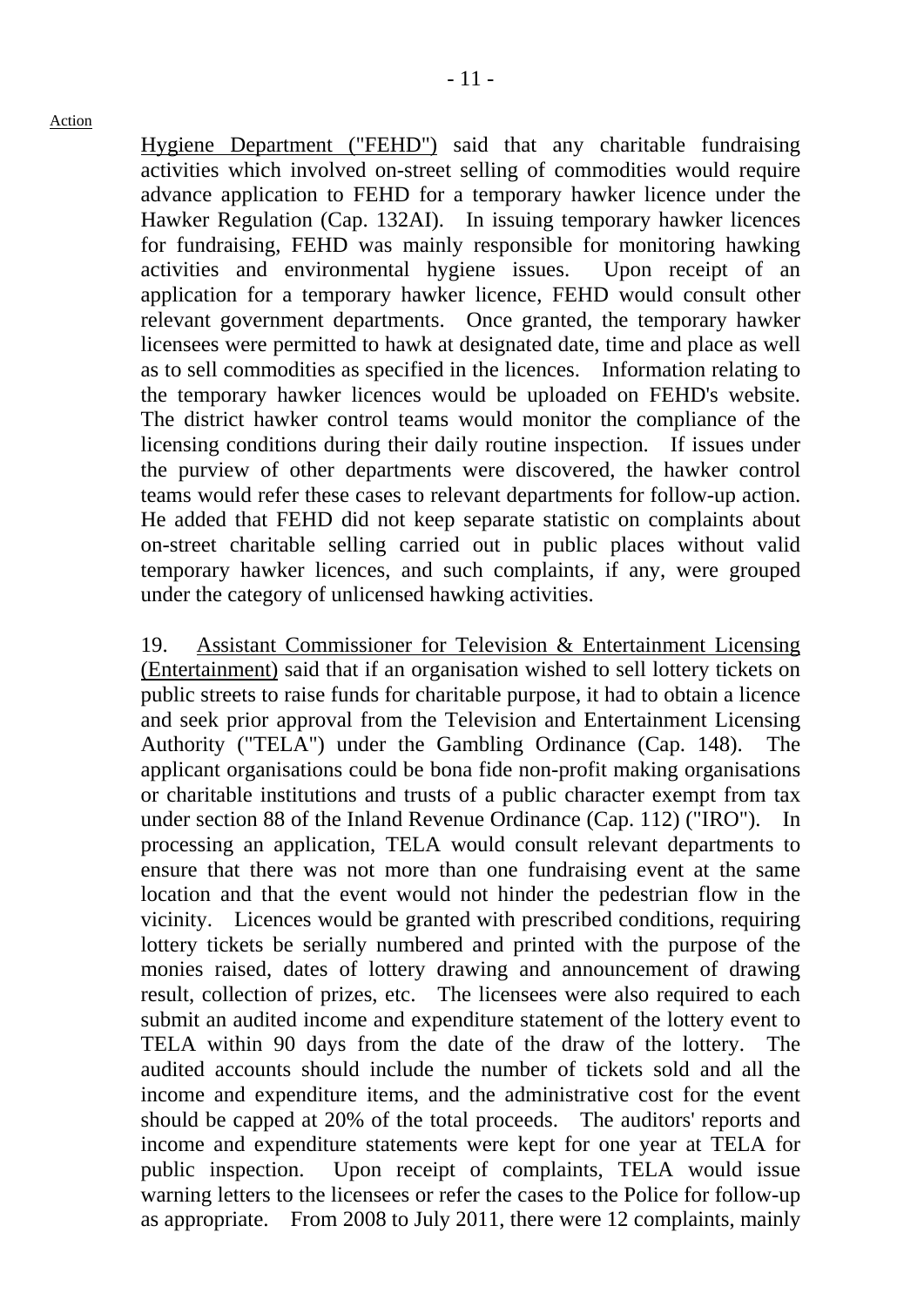alleged cases of unapproved lottery activities or non-compliance with licensing conditions, and no prosecution had been instituted.

20. Noting the statistics provided by SWD and TELA, Ms LI Fung-ying considered that the numbers of complaints and prosecution were on the low side as compared with the number of charitable fundraising activities held each year. In her view, the concern about lack of co-ordinated oversight of charities could be addressed by improving the existing system and stepping up public education. Expressing concern about the powers of the future charity commission, Ms LI urged the Sub-committee to actively reconsider the need for establishing a charity commission.

21. Chairman of the Sub-committee advised that the guiding principle of the Sub-committee was that charitable activities should be conducted in future in a more transparent and accountable manner. The Sub-committee was also conscious that any future regulatory measures should be no more than was necessary to improve the system. Noting the concerns expressed by the stakeholders, Chairman of the Sub-committee advised that the Sub-committee would see how to refine its recommendations. On the future charity commission, Chairman of the Sub-committee said that the establishment of the charity commission would serve as a centralised body to monitor charitable organisations.

22. Mr Alan LEONG said that the major public concern on the consultation paper was whether the statutory regulatory regime would result in less room for public participation in civil activities and vest the regulatory body with unnecessarily extensive powers in governance and control of charities. Mr LEONG was also concerned that the operation of small charities would be impeded. Mr LEONG took the view that the public concerns could be addressed by enhancing the accountability and transparency in accessing the relevant information about the purpose of charitable activities and how the proceeds were used, such as enhancing public education on understanding donors' rights, providing accessible channel to verify information relating to such activities and increasing penalty for improper use of donations. Chairman of the Sub-committee said that the Sub-committee would take heed of the views in preparing its report.

23. Mr Ronny TONG considered that overseas experience cited in the consultation paper was not entirely applicable to the Hong Kong context. It was understandable that the advancement of human rights and promotion of political activities were not regarded as charitable activities, if such activities were regulated under a separate legislation on political parties. However, in the absence of full democracy and a regulatory regime for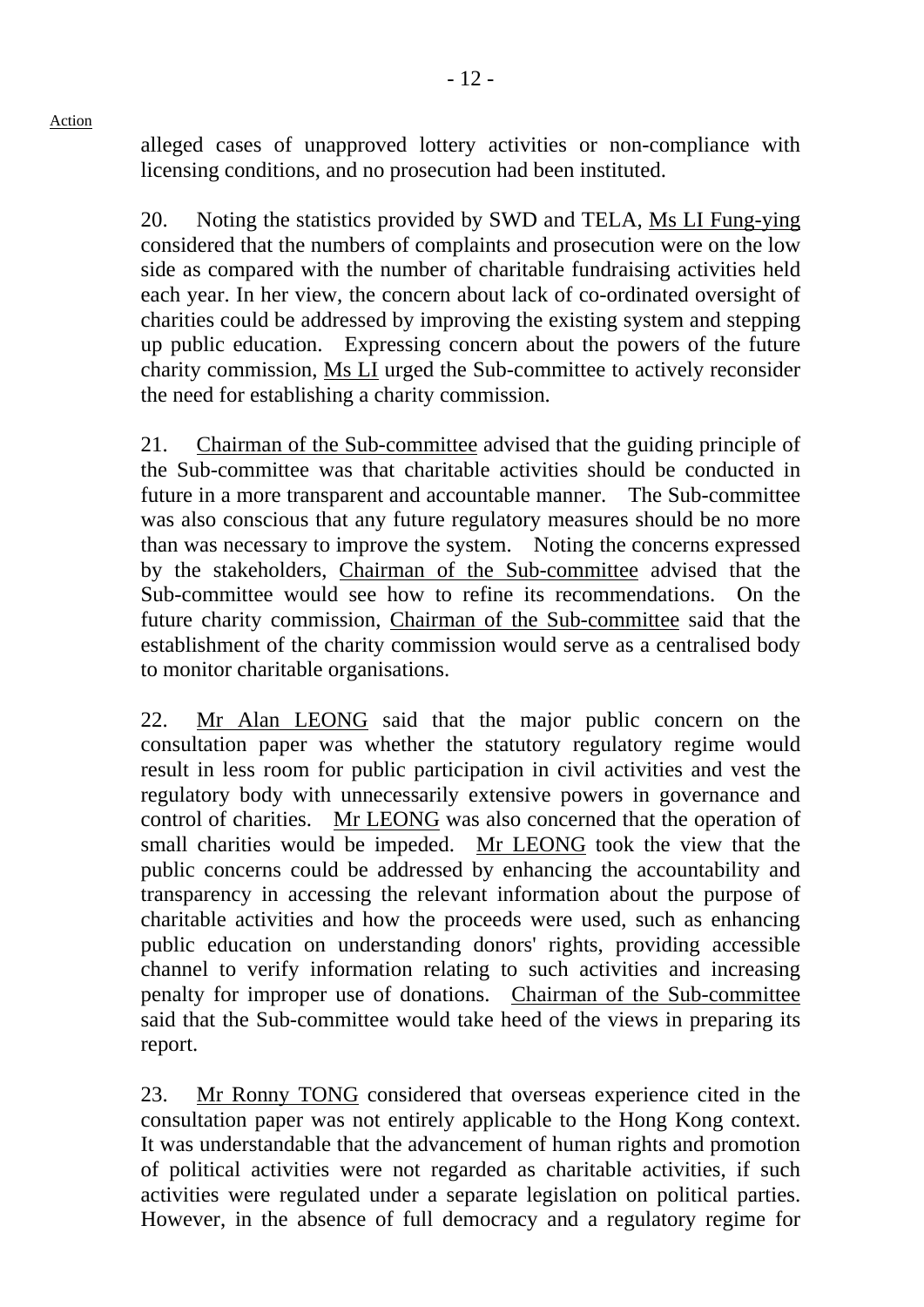political bodies, it was not appropriate to exclude the advancement of human rights and promotion of political activities from the list of charitable objects. Should political parties be excluded from the meaning of charity, he cast doubt as to whether political parties were allowed to hold fundraising activities under the proposed regulatory regime. Having regard to the concerns about the list of charitable purposes and the composition and appointment of the proposed charity committee, Mr TONG expressed reservations about taking forward the recommendations at this juncture.

24. Chairman of the Sub-committee said that the Sub-committee considered that there was a need for a regulatory regime to be responsible for charitable activities, and that the composition of the future charity commission should be diversified but this would be a matter for the Government. In relation to the inclusion of the advancement of human rights, conflict resolution or reconciliation in the list of charitable purposes, public views were being invited on this. In the meantime, in granting tax exemption for the purpose of section 88 of IRO, IRD would assess whether the objects for which the institution/trust was formed were exclusively charitable and of a public character, and whether the activities of the institution/trust were compatible with its charitable objects.

25. Dr PAN Pey-chyou declared that he was Chairman of an organisation and Deputy Chairman of another organisation which were within the meaning of charitable organisations under section 88 of IRO. Dr PAN considered that while it was not easy to draw up an exhaustive list of charitable purposes under the definition of charity, he saw no reasons why the advancement of human rights, political participation and policy advocacy would be excluded from the list of charitable purposes. In most cases, it would be extremely difficult to distinguish political activities from charitable activities. To address the public concern over the growing number of charities operating fundraising activities and whether such activities were properly run and the donations responsibly used, the Sub-committee might consider studying ways to enhance the public's accessibility to the information relating to the purpose of the charitable activities and the use of the donations.

26. Chairman of the Sub-committee agreed that public confidence in charities was crucial to further development of charities, and that public education was part and parcel of the promotional work. The Sub-committee had taken note of views in this respect. He took the opportunity to appeal to various charitable and welfare organisations to make concerted efforts to enhance public education and public confidence in charities.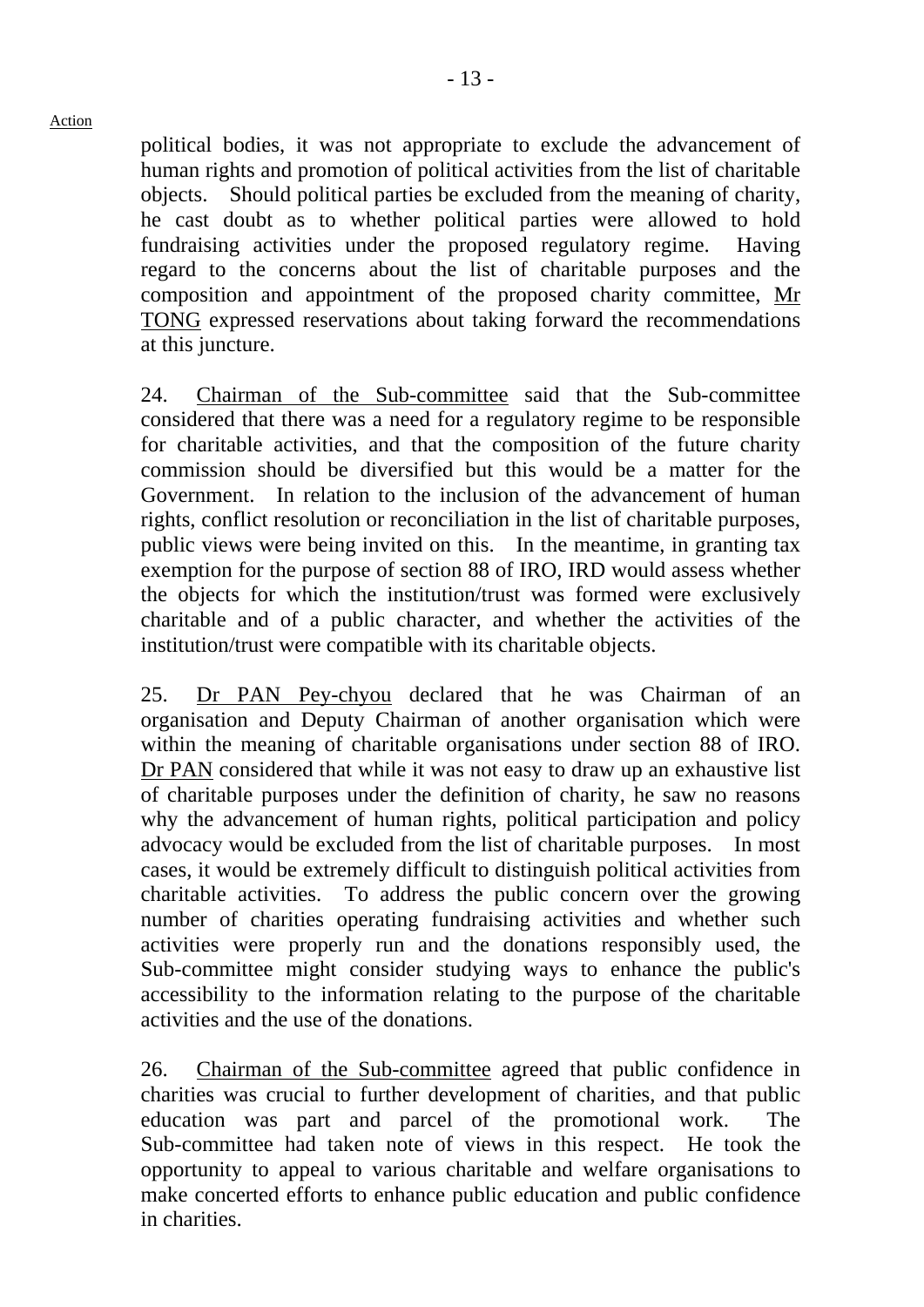27. Mr TAM Yiu-chung opined that a monitoring mechanism for charitable fundraising activities should be in place and the consultation paper had responded to the growing public concerns over charitable activities. He called on the Sub-committee to adopt an open mind in gauging public views on the matter, with a view to putting forward proposals to impose a reasonable degree of control to ensure that the fundraising activities were properly run and to enhance public confidence in charities.

28. The Chairman commended that the Sub-committee was open-minded in gauging public views on the consultation paper. The Chairman said that from the perspective of a social worker, the advancement of human rights and promotion of policy advocacy was the core business of many charitable organisations. If such activities were excluded from the definition of charity, it would inadvertently stifle the development of charities. The Chairman further said that the Sub-committee should spell out explicitly the composition and operation of the proposed charity commission. The Chairman added that as shown from SWD's statistics, the complaint cases about charitable fundraising activities held in public places without permits were some tens out of some 6,000 charitable organisations. The deficiencies in the existing monitoring mechanism could be addressed simply by stepping up the collaboration among departments involved in monitoring charitable organisations and fundraising activities. However, the Administration had yet to demonstrate its commitment in plugging the loopholes in the monitoring mechanism. For instance, after those charitable organisations issued with Public Subscription Permits had submitted audited reports for the fundraising activities to SWD within 90 days following the last event day approved in the permit, no follow-up action was taken as to whether the proceeds had been used according to the designated purposes. To enhance public confidence in making donations, consideration could be given to making public a list of black sheep organisations.

29. ADSW(S) said that as pointed out earlier, SWD had since 1 August 2011 introduced new measures to enhance the monitoring and transparency of charitable fundraising activities under its purview. For example, the public could check from the audited reports of the fundraising activities about their purpose as well as the income and expenditure of the activities.

30. Responding to the Chairman on the work plan of the Sub-committee Chairman of the Sub-committee said that the Sub-committee planned to finalize its recommendations for the consideration of LRC by end 2011/early 2012. Ms Pamela CHAN, member of the Sub-committee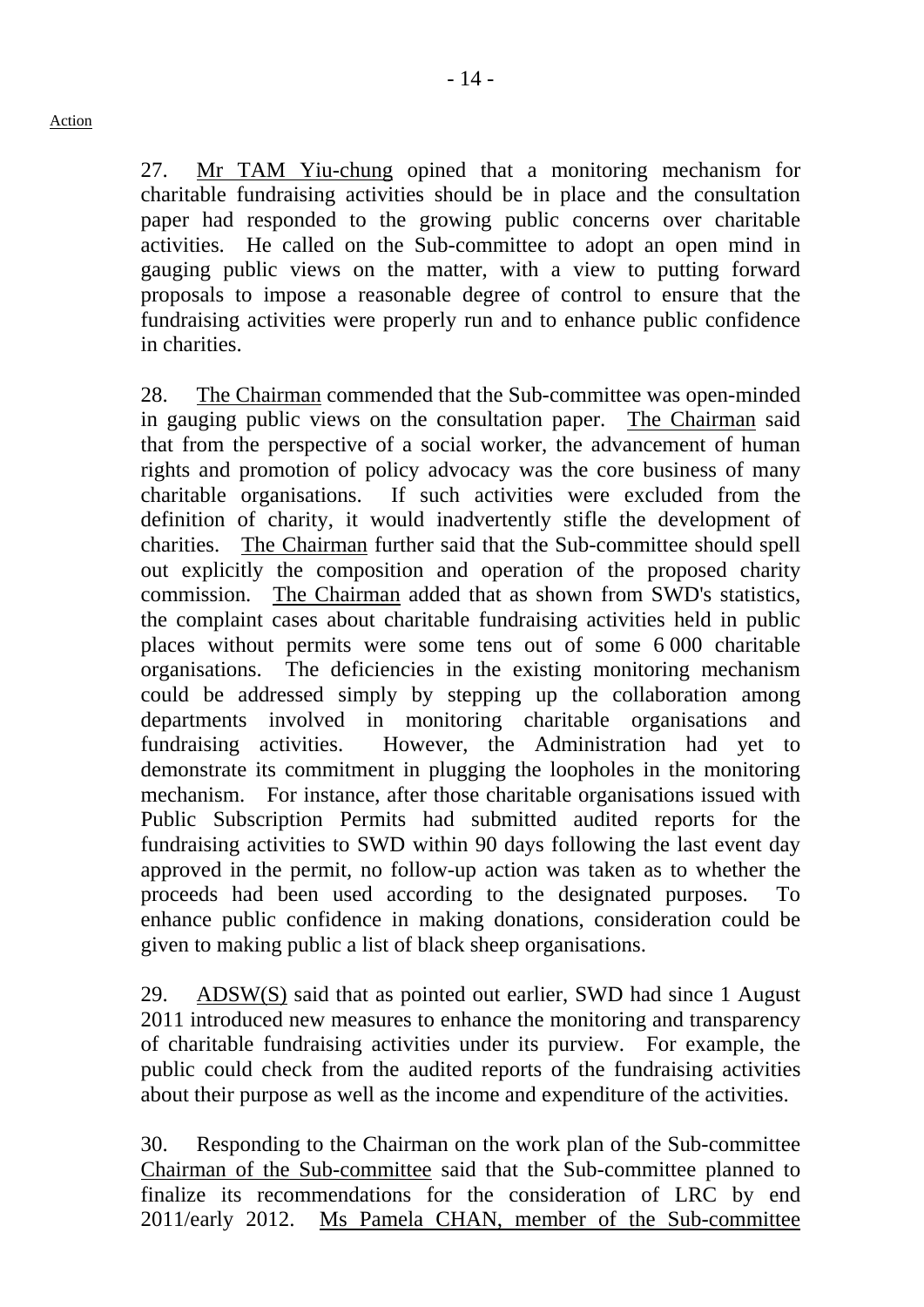added that LRC would deliberate on the Sub-committee's recommendations, and then release a report on the subject for public reference.

31. At the invitation of the Chairman, three deputations made supplementary views as below -

- (a) Ms Fermi WONG of Hong Kong Unison Limited was concerned that under the proposed definition of charity, individual organisations such as Hong Kong Unison Limited would not be regarded as charitable organisation as it mainly engaged in the advancement of human rights and policy advocacy;
- (b) Mr FUNG Ka-keung of Greenpeace East Asia stressed that policy advocacy was the major work of small charitable organisations. Therefore, policy advocacy relating to environment protection and human rights should be regarded as charitable purposes; and
- (c) Mr CHONG Yiu-kwong of Hong Kong Human Rights Monitor was concerned that the meaning of "public benefits" referred to in paragraph 5.65 of the consultation paper was difficult to understand. The Sub-committee should consider extending the consultation period and explain clearly to the public and stakeholders the recommendations in the consultation paper. Expressing concern that the proposed charity commission would closely monitor the operation of charitable organizations, he sought more information on the comparison of the proposed definition of charity in the consultation paper and that adopted in the case law.

32. Responding to the concerns raised by Hong Kong Human Rights Monitor, Mr Godfrey LAM, member of the Sub-committee clarified that paragraphs 5.62 to 5.65 of the consultation paper were citations of the relevant provisions in the Charities and Trustee Investment (Scotland) Act 2005 on the charity test. In relation to the specific heads included in the list of chartable purposes, Mr LAM advised that the first three heads, which broadly corresponded to the first three heads of Lord Macnaghten's four categories of charitable purposes, were the consideration factors being taken into account by IRD in determining whether an organisation was established for charitable purposes. Having regard to the proposal of a more elaborate list of heads of charitable purposes, the Sub-committee had regard to the other consideration factor taken into account by IRD, i.e. any other purpose that was of benefit to the community and the relevant case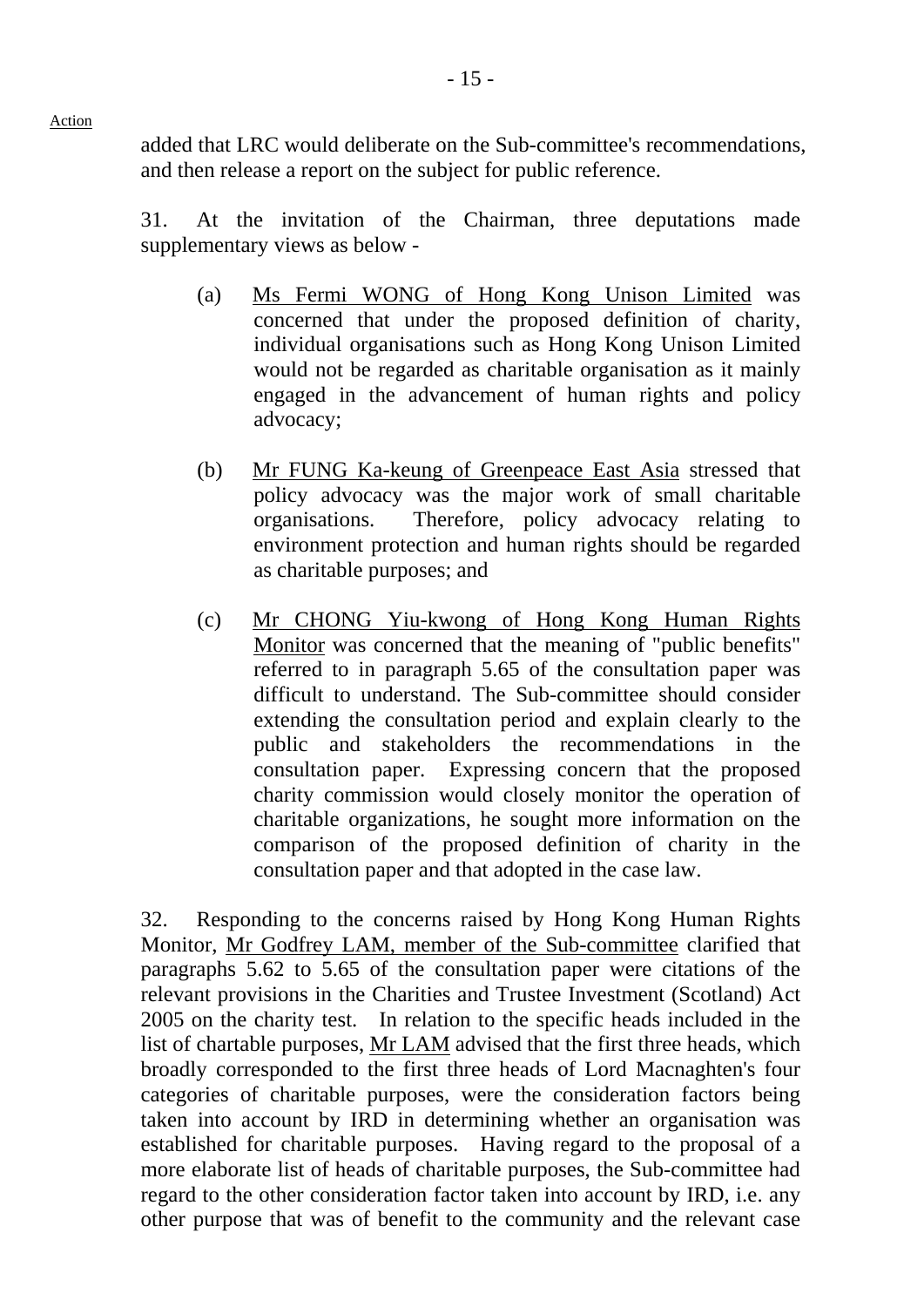law, and drew up a more elaborate list of charitable purposes.

33. Chairman of the Sub-committee said that the Sub-committee was fully aware of the concerns about the powers of the proposed charity commission relating to enforcement and remedies. It was against this background that the Sub-committee recommended that any person aggrieved with the decisions of the future charity commission could appeal to the Court of First Instance. During the consultation, the Sub-committee noted that some respondents had raised the concern about the financial implications of the appeal channel. This apart, the Sub-committee also noted the concerns on the need for establishing the proposed charity commission for enforcing and monitoring the regulatory regime. Chairman of the Sub-committee assured members that the Sub-committee would take into account all the views elicited during the consultation period in finalizing its recommendations to LRC. It would actively consider extending the consultation period, if so requested.

# **II. Any other business**

34. There being no other business, the meeting ended at 12:30 pm.

Council Business Division 2 Legislative Council Secretariat 22 February 2012

#### Action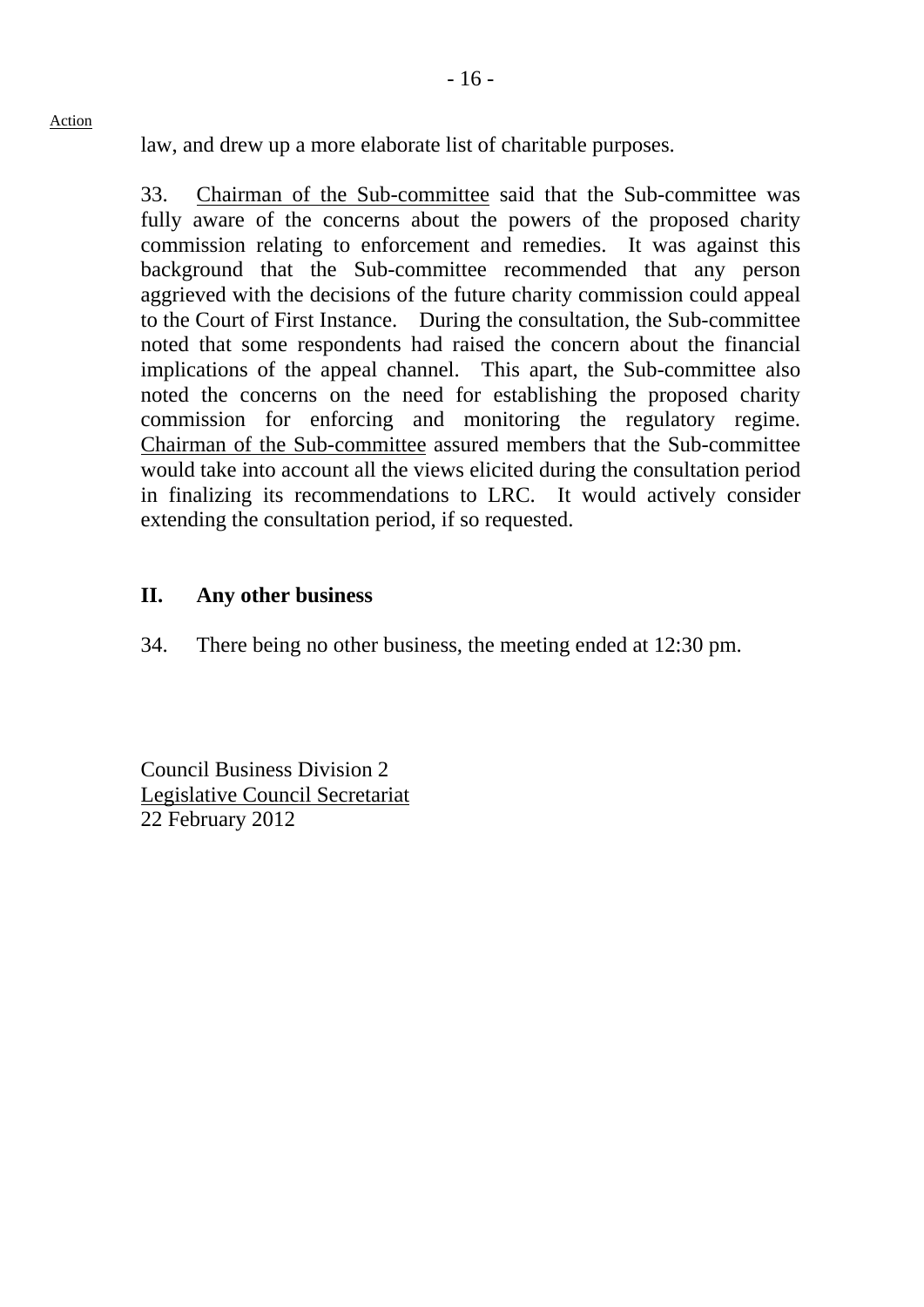## **Appendix**

#### **Panel on Welfare Services**

Special meeting on Wednesday, 24 August 2011

## Consultation Paper on Charities released by The Law Reform Commission of Hong Kong

Summary of views and concerns expressed by deputations

| No. | <b>Name of deputation</b>                                                   | <b>Major views and concerns</b>                                                                                                                                                                                                                                                                                                                                                                                |
|-----|-----------------------------------------------------------------------------|----------------------------------------------------------------------------------------------------------------------------------------------------------------------------------------------------------------------------------------------------------------------------------------------------------------------------------------------------------------------------------------------------------------|
| 1.  | Society for Community Organization<br>[LC Paper No. $CB(2)2541/10-11(01)$ ] | the consultation paper released by the Charities Sub-committee ("the Sub-committee") of the<br>$\bullet$<br>Law Reform Commission had yet to deal with the problems of inadequate monitoring of<br>increasing on-street fundraising activities                                                                                                                                                                 |
|     |                                                                             | the scope and extent of monitoring and control of charitable organisations should not infringe<br>their daily operation                                                                                                                                                                                                                                                                                        |
|     |                                                                             | instead of drawing reference from overseas jurisdictions with full democratic political structure,<br>the consultation paper had not taken into consideration the socio-political situation of Hong<br>Kong, i.e. there remained a lot of work for non-governmental organisations ("NGOs") relating<br>to the promotion of political development                                                               |
|     |                                                                             | the proposal to establish a charity commission and to vest it with the powers to investigate any<br>mismanagement and misconduct by charitable organisations, and to de-register a charity would<br>stifle the development and operation of NGOs, especially small ones                                                                                                                                        |
| 2.  | Hong Kong Human Rights Commission                                           | the advancement of human rights, conflict resolution or reconciliation the scope of charitable<br>$\bullet$<br>activities should be included in the definition of what constituted charitable purposes, given that<br>such activities were important to the development of the community. Policy advocacy and<br>political activities to protect human rights should also be recognized as charitable purposes |
|     |                                                                             | opposed to drawing up an exhaustive list of charitable purposes, as this would narrow the scope<br>of the definition of charity                                                                                                                                                                                                                                                                                |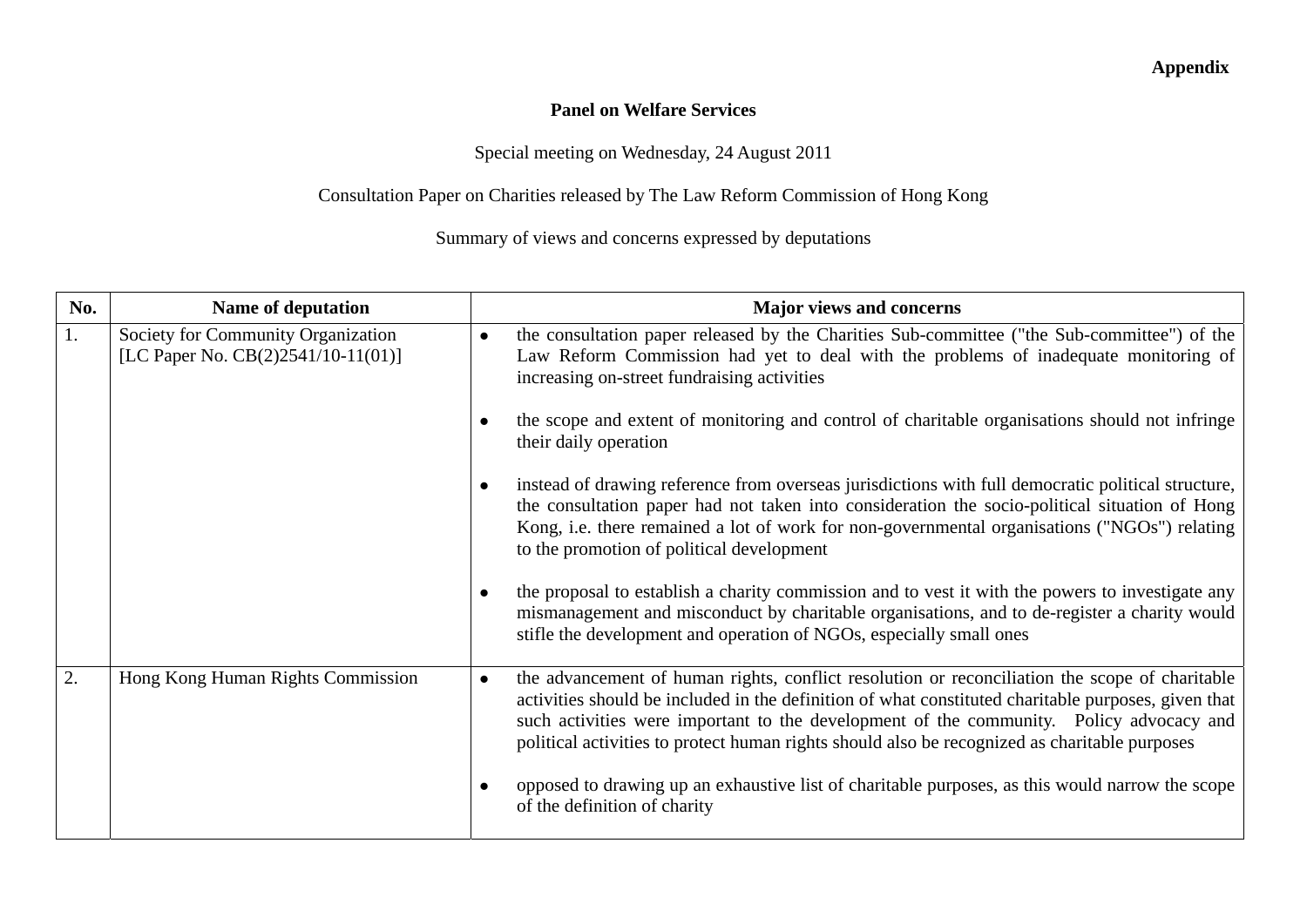| No. | Name of deputation                                                   | <b>Major views and concerns</b>                                                                                                                                                                                                                                                                                                             |
|-----|----------------------------------------------------------------------|---------------------------------------------------------------------------------------------------------------------------------------------------------------------------------------------------------------------------------------------------------------------------------------------------------------------------------------------|
|     |                                                                      | instead of introducing a new charity legislation, the Administration should consider amending<br>the Inland Revenue Ordinance (Cap. 112) with a view to spelling out explicitly the statutory<br>definition of charitable organisations and extending the meaning to cover the charitable<br>purposes set out in the consultation paper     |
| 3.  | Super Panda (Asia)                                                   | raised no objection to the need for stepping up monitoring of charitable organizations<br>$\bullet$                                                                                                                                                                                                                                         |
|     |                                                                      | the consultation paper failed to address the problem of limited control of on-street fundraising<br>$\bullet$<br>activities by unidentified charities which did not require prior approval. Such unregulated<br>activities had stifled the development of bona fide but small charitable organisations and their<br>ability in fund raising |
|     |                                                                      | it was concerned that the proposed charity commission would control the operation of charities<br>since it was vested with the powers to refuse registration of charities. It was more appropriate<br>for the Inland Revenue Department ("IRD") to be responsible for the vetting applications in<br>relation to fundraising activities     |
| 4.  | Hong Kong Human Rights Monitor<br>[LC Paper No. CB(2)2541/10-11(02)] | given that the heads of charitable purposes (except the advancement of animal welfare) were by<br>and large related to human rights issues, therefore the advancement of human rights should also<br>be regarded as a charitable purpose                                                                                                    |
|     |                                                                      | the proposal of not including the advancement of human rights in the list of charitable purposes<br>was premised on a misconception of political purpose and political activities. Activities held<br>by charities relating to human rights issues should be regarded as charitable activities                                              |
|     |                                                                      | the proposed regulatory regime was modelled on outdated overseas charities legislation. The<br>review by the Sub-committee should aim at enhancing charitable purposes and social<br>development                                                                                                                                            |
| 5.  | Greenpeace East Asia<br>[LC Paper No. CB(2)2541/10-11(03)]           | concerned that carrying out campaigning activities on environmental protection and political<br>activities by NGOs were not regarded as charitable purposes.<br>This was retrogressive and<br>would stifle the work of NGOs in undertaking policy advocacy                                                                                  |
|     |                                                                      | the advancement of human rights and policy advocacy should be regarded as charitable                                                                                                                                                                                                                                                        |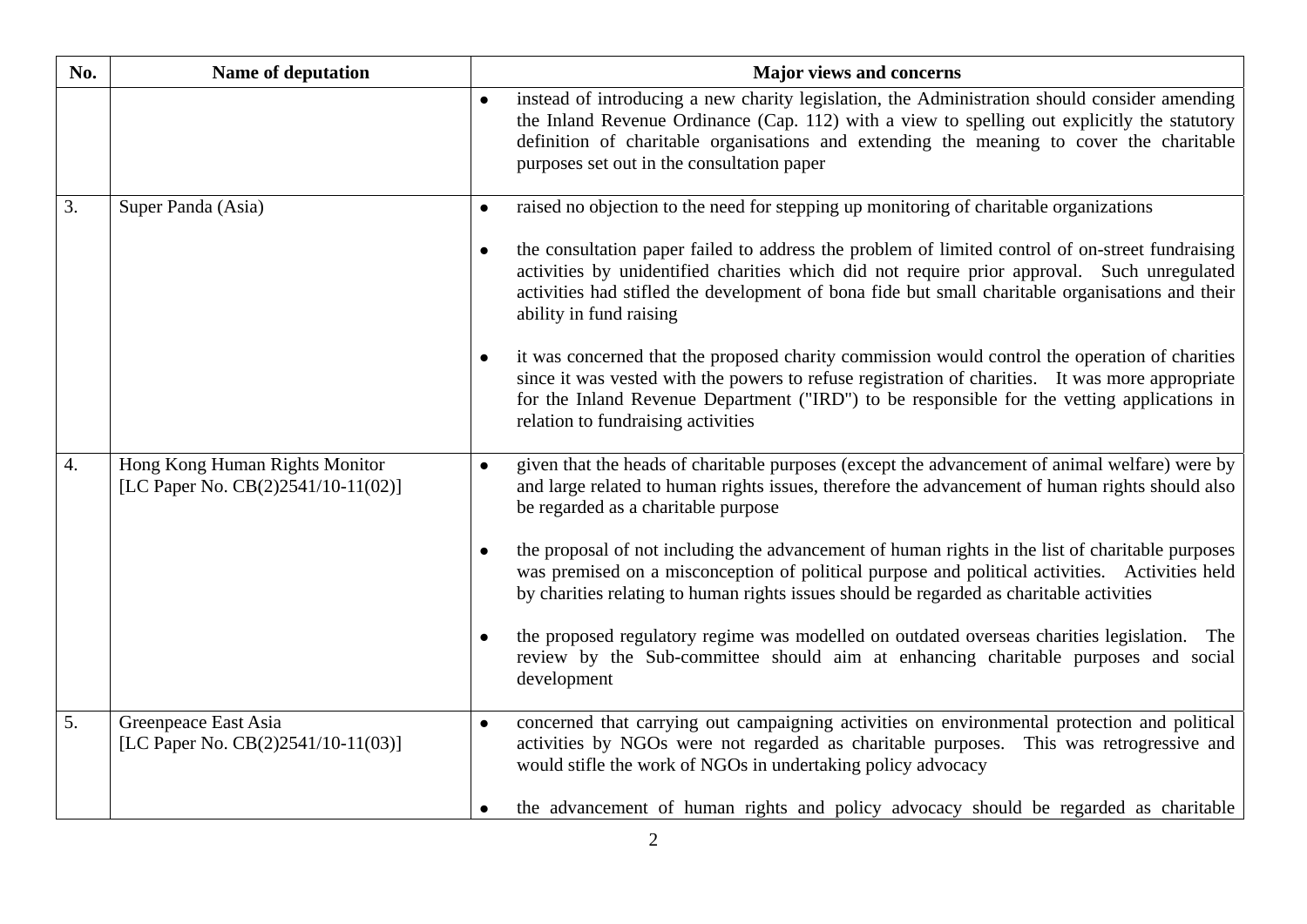| No. | Name of deputation                                                  | <b>Major views and concerns</b>                                                                                                                                                                                                                                                                          |
|-----|---------------------------------------------------------------------|----------------------------------------------------------------------------------------------------------------------------------------------------------------------------------------------------------------------------------------------------------------------------------------------------------|
|     |                                                                     | purposes                                                                                                                                                                                                                                                                                                 |
| 6.  | Hong Kong Christian Institute<br>[LC Paper No. CB(2)2553/10-11(01)] | the advancement of human rights and promotion of policy advocacy should be regarded as<br>$\bullet$<br>charity purposes                                                                                                                                                                                  |
|     |                                                                     | concerned that the proposed charity commission was vested with super powers to investigate<br>and control welfare organisations. The intent was similar to the legislative proposal to<br>implement Article 23 of the Basic Law. It urged the Sub-committee to shelve the proposal                       |
| 7.  | Sham Shui Po Community Association                                  | concerned about the proposed charity commission was vested with too much powers. In the<br>$\bullet$<br>absence of details of the appointment and operation of the proposed charity commission, the<br>Association could not express support for the setting up of a charity commission                  |
|     |                                                                     | it was irony to include the advancement of animal welfare, but not advancement of human<br>rights in the list of charitable purposes                                                                                                                                                                     |
|     |                                                                     | the statutory definition of charitable purposes was too vague and unclear                                                                                                                                                                                                                                |
|     |                                                                     | according to the code of practice for registered social workers, they should perform duties<br>including the advancement of human rights and policy advocacy, the exclusion of such in the<br>definition of charity would have great impact on professional work practice of social workers              |
| 8.  | Tai Hang Tung & Nam Shan Estate<br><b>Residents' Committee</b>      | concerned that the activities on policy advocacy carried out by many small organisations would<br>be regarded as political activities                                                                                                                                                                    |
|     |                                                                     | although any person aggrieved by the decision of the future charity commission could lodge an<br>appeal to the Court of First Instance, this was unfair to small NGOs as it was beyond their<br>financial capability to do so. The operation of the proposed charity commission should be<br>transparent |
|     |                                                                     | the reporting requirements under the new regulatory regime would create additional workload<br>and increase administrative cost of charities. The proposals set out in the consultation paper<br>was too harsh to those properly run charitable bodies                                                   |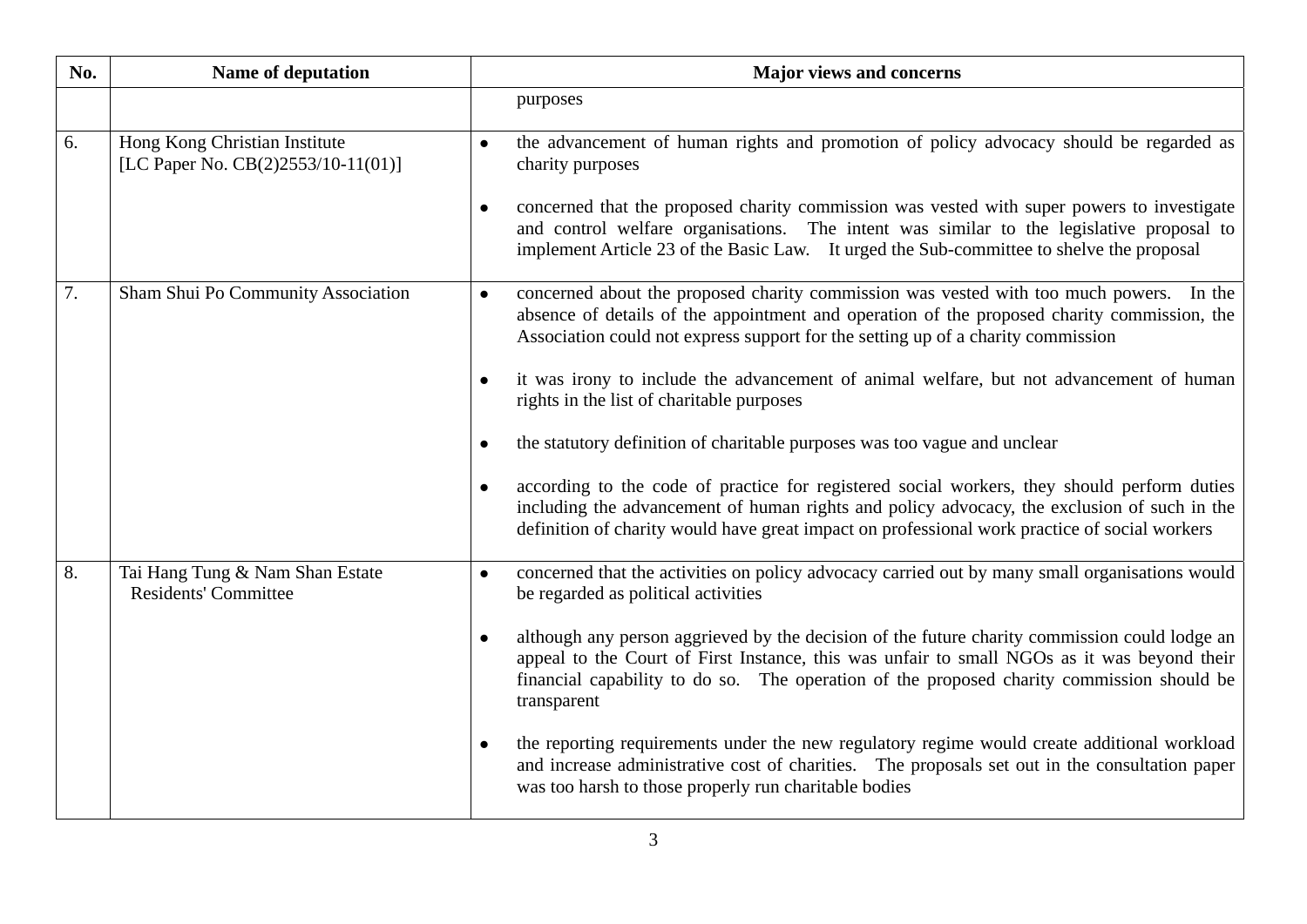| No. | <b>Name of deputation</b>                                                                | <b>Major views and concerns</b>                                                                                                                                                                                                                                                                                                                                                                                                                                                                                                                                                                                                                                                                                                                                                                                                                                                                                                                                                                                                                                                                               |
|-----|------------------------------------------------------------------------------------------|---------------------------------------------------------------------------------------------------------------------------------------------------------------------------------------------------------------------------------------------------------------------------------------------------------------------------------------------------------------------------------------------------------------------------------------------------------------------------------------------------------------------------------------------------------------------------------------------------------------------------------------------------------------------------------------------------------------------------------------------------------------------------------------------------------------------------------------------------------------------------------------------------------------------------------------------------------------------------------------------------------------------------------------------------------------------------------------------------------------|
| 9.  | The Association for the Advancement of<br>Feminism<br>[LC Paper No. CB(2)2541/10-11(04)] | instead of introducing a new regulatory regime, the existing laws and regulations relating to<br>fundraising activities should be improved to tackle the concern over whether such activities<br>were properly run. It appealed to the Sub-committee to conduct a study on the severity of the<br>existing situation and publish the findings for public discussion<br>expressed concern about the appointment and accountability of the proposed charity<br>commission and the powers of the charity commission to investigate into any so-called<br>misconduct or maladministration by charitable organisations or their officers<br>NGOs could not afford making appeal to the Court of First Instance if they were aggrieved by<br>the decisions of the future charity commission<br>it urged the Sub-committee to withdraw the proposal of establishing a charity commission<br>the implementation of UN human rights conventions was one of the major objectives of many<br>chartable organizations, therefore the advancement of human rights should be included in the<br>list of charitable purposes |
| 10. | Hong Kong Women Workers' Association<br>[LC Paper No. CB(2)2541/10-11(05)]               | the objectives of the review by the Sub-committee aimed to develop greater accountability and<br>$\bullet$<br>transparency in order to build public trust and confidence. This could be achieved by stepping<br>up public education on donor's rights, fundraising practices and financial accountability of<br>charitable organisations<br>the existing assessment and approval of charitable status by IRD was considered effective. It<br>was unnecessary to set up a charity commission<br>the exclusion of the advancement of human rights and policy advocacy from the statutory list of<br>charitable purposes would mean that some NGOs were no longer charitable bodies. In view of<br>the far-reaching impact on NGOs, the Sub-committee should withdraw the recommendations<br>set out in the consultation paper                                                                                                                                                                                                                                                                                   |
| 11. | Hong Kong Federation of Women's Centres                                                  | instead of introducing a new regulatory regime, the Administration should consider ways to<br>$\bullet$<br>improve the existing regulatory framework for charities                                                                                                                                                                                                                                                                                                                                                                                                                                                                                                                                                                                                                                                                                                                                                                                                                                                                                                                                            |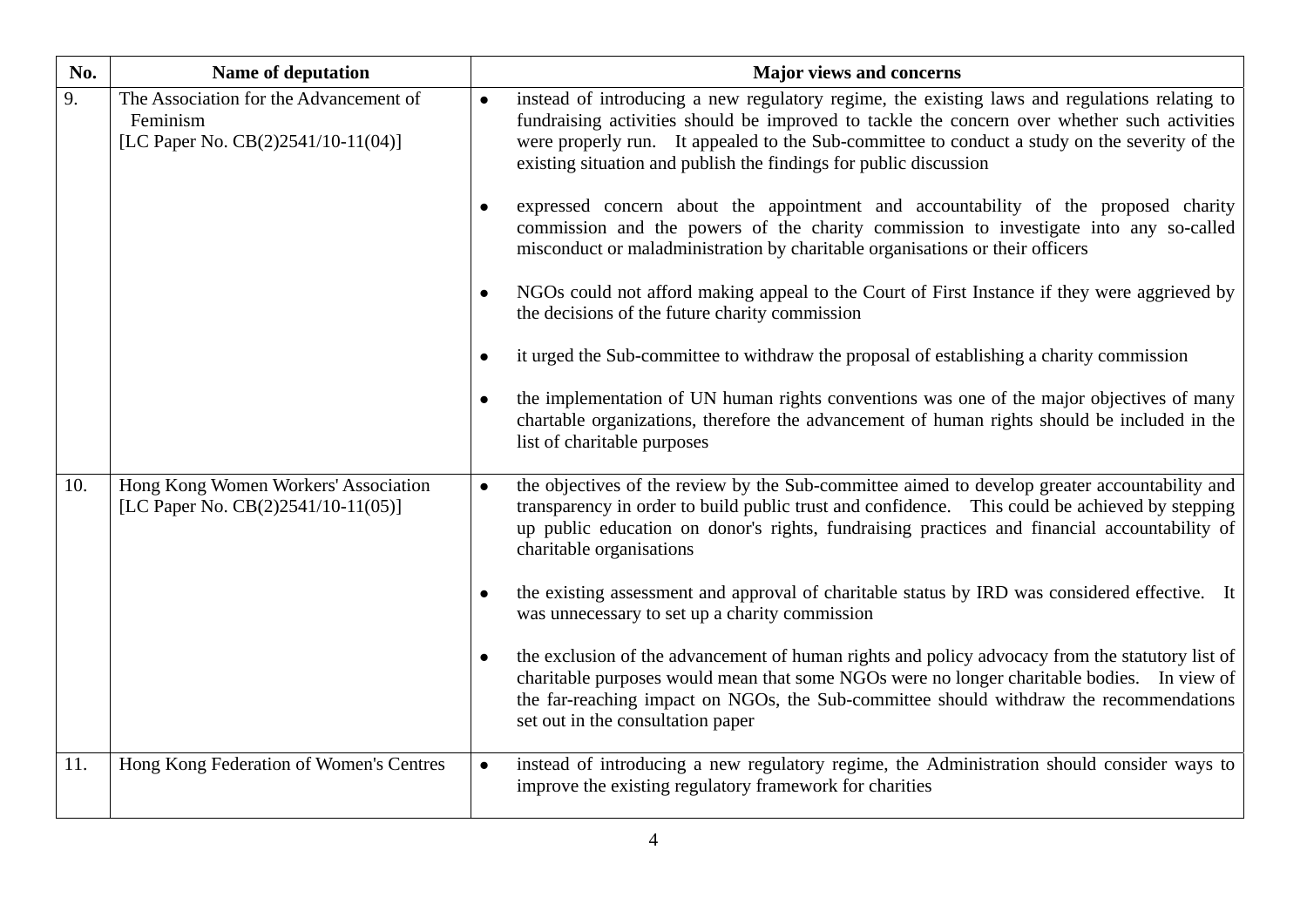| No. | Name of deputation                                                         | <b>Major views and concerns</b>                                                                                                                                                                                                                                                                                                                                                                                                                                                                                                                                            |
|-----|----------------------------------------------------------------------------|----------------------------------------------------------------------------------------------------------------------------------------------------------------------------------------------------------------------------------------------------------------------------------------------------------------------------------------------------------------------------------------------------------------------------------------------------------------------------------------------------------------------------------------------------------------------------|
|     |                                                                            | concerned about the composition and appointment mechanism for the proposed charity<br>$\bullet$<br>commission. As the future charity commission was empowered to investigate alleged<br>mismanagement and misconduct of a charitable organisation, the circumstances under which<br>the future charity commission would exercise such powers should be spelt out clearly<br>the independence and autonomy of NGOs should be respected<br>the advancement of human rights and policy advocacy should be included in the statutory list of<br>charitable purposes            |
| 12. | Hong Kong Exit Social Service Centre                                       | considered that the growing public concern over how charities should be regulated was an<br>$\bullet$<br>excuse for putting forward the proposals to control charities and their activities<br>registered social workers were obliged to promoting human rights, therefore the advancement<br>of human rights and promotion of policy advocacy should be included in the list of charitable<br>purposes                                                                                                                                                                    |
|     |                                                                            | opposed to the proposal to introduce a new regulatory regime for charities, therefore the<br>consultation paper should be withdrawn                                                                                                                                                                                                                                                                                                                                                                                                                                        |
| 13. | <b>Family Dynamics Network</b>                                             | the proposed statutory definition of what constituted charitable purposes would kill some<br>$\bullet$<br>charities particularly small ones engaged in activities not being included in the list of charitable<br>purposes, such as promotion of family harmony<br>the effect of establishing the proposed charity commission on charities would be similar to the<br>enactment of the legislation to implement Article 23 of the Basic Law<br>operational details of the new regulatory regime should be made known to the public as early as<br>$\bullet$<br>practicable |
| 14. | <b>Christian City Mission Church</b><br>[LC Paper No. CB(2)2541/10-11(06)] | strongly opposed to the establishment of a charity commission. Given the diversity of types of<br>$\bullet$<br>charities, the future charity commission would incur enormous public money to monitor and<br>control the charities. Too much and unnecessary control would stifle the proliferation of<br>charities and their service development                                                                                                                                                                                                                           |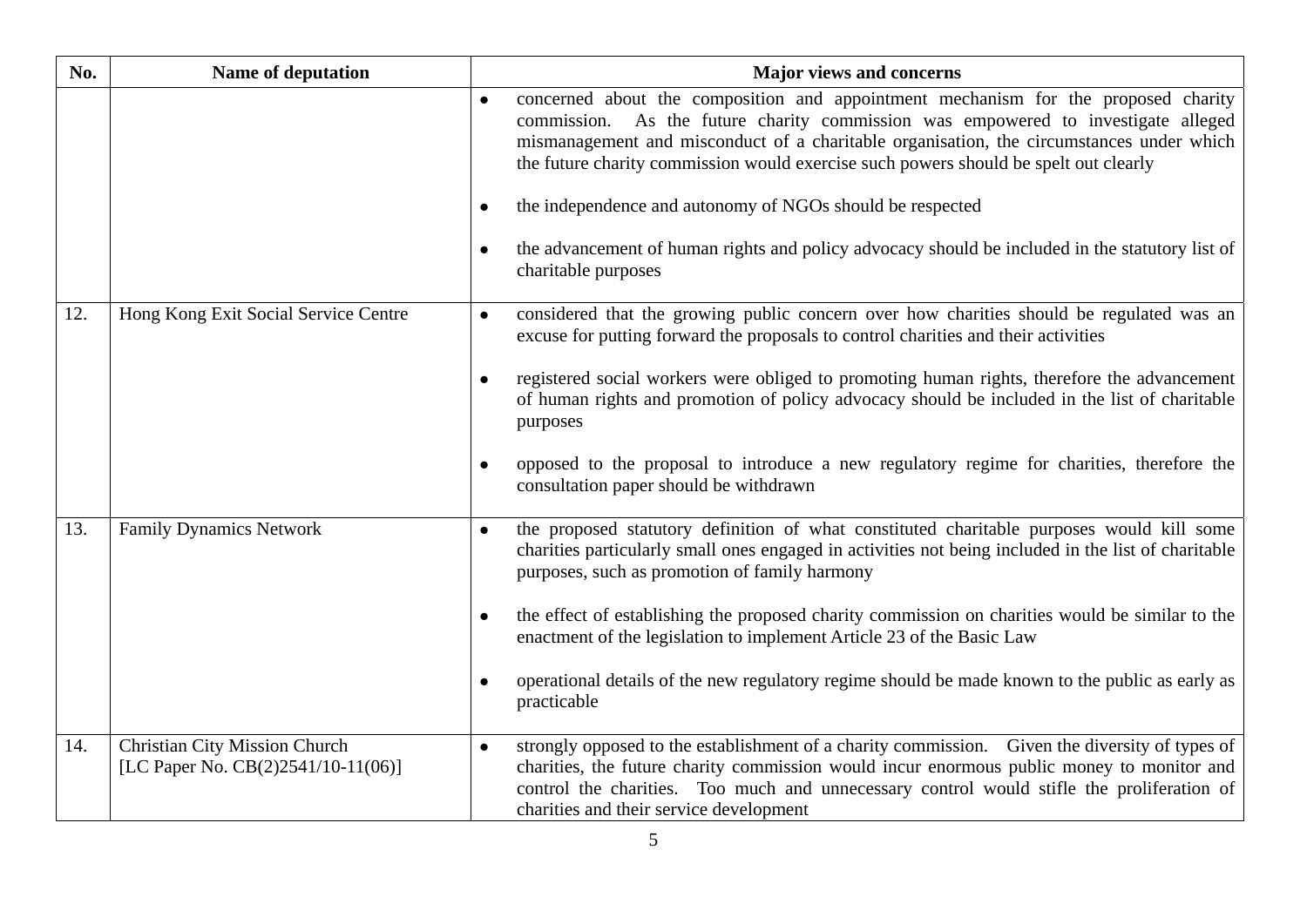| No. | Name of deputation                                                             | <b>Major views and concerns</b>                                                                                                                                                                                                                                                                                                                                                                                                                                                                                                                          |
|-----|--------------------------------------------------------------------------------|----------------------------------------------------------------------------------------------------------------------------------------------------------------------------------------------------------------------------------------------------------------------------------------------------------------------------------------------------------------------------------------------------------------------------------------------------------------------------------------------------------------------------------------------------------|
|     |                                                                                | strongly opposed to not including the advancement of human rights, conflict resolution and<br>$\bullet$<br>reconciliation in the statutory list of charitable purposes                                                                                                                                                                                                                                                                                                                                                                                   |
| 15. | <b>Sex Culture Society</b>                                                     | the spirit of the consultation paper was on the right track, but it was concerned that the proposed<br>$\bullet$<br>charity commission was having too extensive powers and that its formation and appointment of<br>members lacked of transparency                                                                                                                                                                                                                                                                                                       |
|     |                                                                                | the statutory list of charitable purposes should include the advancement of human rights,<br>conflict resolution and reconciliation                                                                                                                                                                                                                                                                                                                                                                                                                      |
|     |                                                                                | requirement on public accountability of incorporated charities was already in practice. To<br>further enhance the transparency, the charitable organisations could be required to make public<br>their annual reports, say, on their respective website, such that the public could make an<br>informed decision of making donations                                                                                                                                                                                                                     |
| 16. | Hong Kong Women Christian Council                                              | IRD had issued a warning to the Hong Kong Women Christian Council in 2002 notifying that it<br>$\bullet$<br>might not be regarded as a charitable organisation for participating in political activities. The<br>exclusion of advancement of human rights, conflict resolution and reconciliation from the<br>statutory definition of charitable purposes would impede the development of human rights<br>organisations. The Government should uphold the advancement of human rights as it was one<br>of the signatories to UN human rights conventions |
|     |                                                                                | the consultation paper had not provided concrete solutions to the deficiencies in the existing<br>framework for monitoring charities. It was on the wrong track to impose more control on<br>charities and charitable activities                                                                                                                                                                                                                                                                                                                         |
| 17. | Labour-welfare Group of Democratic Party<br>[LC Paper No. CB(2)2553/10-11(02)] | more clear and precise definition of charity would be required. For instance, under the<br>proposed definition of charity, it was uncertain as to whether activities of the Jockey Club other<br>than horse racing would be within the meaning of charitable purposes                                                                                                                                                                                                                                                                                    |
|     |                                                                                | highlighted that the formation of a charity was currently subject to various statutory registration<br>$\bullet$<br>requirements which were considered sufficient to monitor their operations                                                                                                                                                                                                                                                                                                                                                            |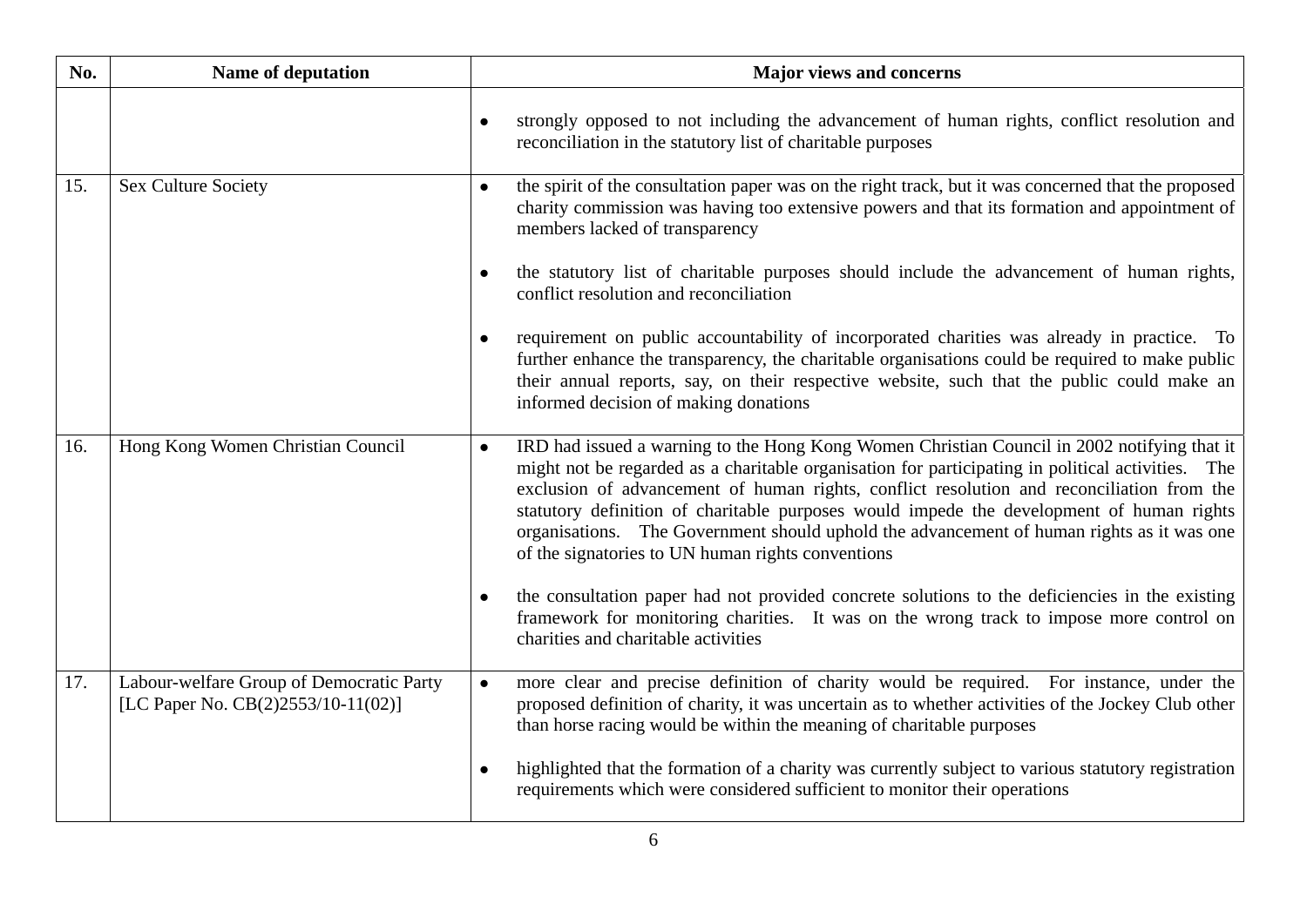| No. | Name of deputation                                                    | <b>Major views and concerns</b>                                                                                                                                                                                                                                                                                                                                                              |
|-----|-----------------------------------------------------------------------|----------------------------------------------------------------------------------------------------------------------------------------------------------------------------------------------------------------------------------------------------------------------------------------------------------------------------------------------------------------------------------------------|
|     |                                                                       | the concept of charitable activities adopted in the consultation paper was too narrow and<br>$\bullet$<br>outdated, which would stifle the development of self-help organisations and community<br>organisations as their activities and services were not included in the list of charitable purposes                                                                                       |
| 18. | Seanew Media Company Limited                                          | an exhaustive list of what constituted charitable purposes should be provided in the legislation<br>$\bullet$<br>to regulate charities                                                                                                                                                                                                                                                       |
|     |                                                                       | the consultation paper did not provide sufficient details of its recommendations for public<br>$\bullet$<br>discussion, in particular the operation and composition of the proposed charity commission                                                                                                                                                                                       |
| 19. | Hong Kong Unison Limited<br>[LC Paper No. CB(2)2604/10-11(01)]        | the advancement of human rights should be included in the statutory list of charitable purposes.<br>$\bullet$<br>Otherwise, non-subvented NGOs would refrain from engaging in human rights and political<br>activities in order to maintain the status of charities                                                                                                                          |
|     |                                                                       | registered social workers were obliged to undertake activities relating to promotion of human<br>rights in accordance with their code of practice. The proposal of not including the<br>advancement of human rights in the definition of charitable purposes would be in conflict with<br>the core values of social workers                                                                  |
|     |                                                                       | public education should be stepped up to enhance public understanding on charities                                                                                                                                                                                                                                                                                                           |
|     |                                                                       | the proposal of establishing a charity commission should be shelved because it was vested with<br>too much powers to investigate into charitable organizations with regard to their charitable<br>objects                                                                                                                                                                                    |
| 20. | Amnesty International Hong Kong<br>[LC Paper No. CB(2)2541/10-11(07)] | community organisations played an important role in providing an avenue for the general public<br>to sound out their views and concerns to the Government, and thereby assisting the<br>Government's work in honouring its commitments in implementing UN conventions on human<br>rights. The advancement of human rights should be included in the statutory list of charitable<br>purposes |
|     |                                                                       | consideration should be given to improving the existing regulatory framework for charitable<br>$\bullet$<br>organisations and enhancing public education on making an informed decision of donations                                                                                                                                                                                         |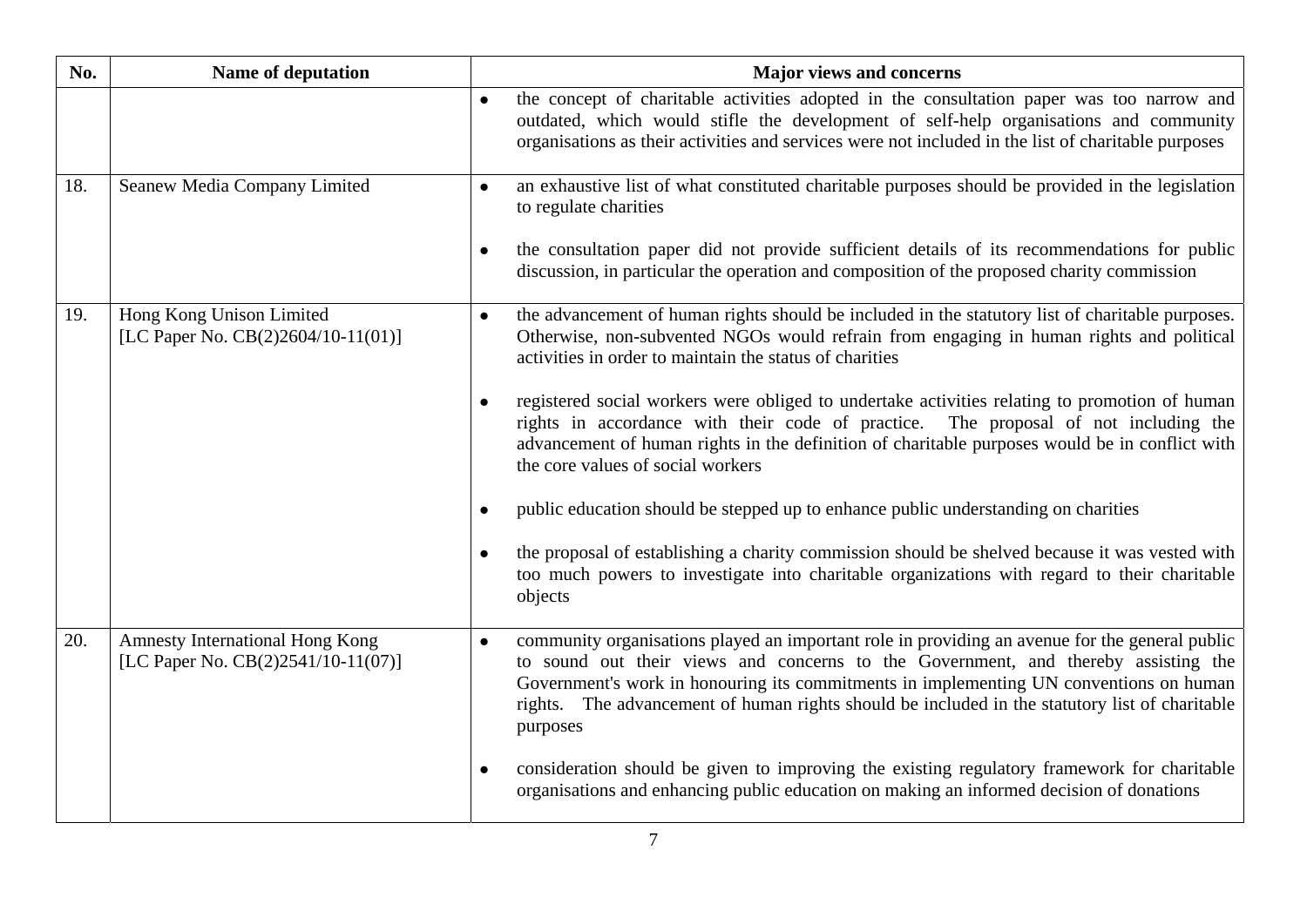| No. | Name of deputation                      | <b>Major views and concerns</b>                                                                                                                                                                                                                                      |
|-----|-----------------------------------------|----------------------------------------------------------------------------------------------------------------------------------------------------------------------------------------------------------------------------------------------------------------------|
| 21. | The Hong Kong Council of Social Service | a proper balance should be struck between enhancing transparency and accountability of<br>charities and their independency in operation                                                                                                                              |
|     |                                         | civil organisations which undertook policy advocacy and human rights activities should be<br>recognised as charities                                                                                                                                                 |
|     |                                         | the regulatory regime for charities should be simple and acceptable by the public, and allow<br>room for individual charities to formulate their own work plans                                                                                                      |
|     |                                         | consideration should be given to enhancing transparency of charities by disclosure of relevant<br>information to facilitate public understanding and monitoring of the charities                                                                                     |
|     |                                         | the Administration should enhance the existing monitoring mechanism and collaboration among<br>different authorities to enhance the conduct of and public confidence in charitable activities                                                                        |
| 22. | iDonate                                 | the new regulatory regime should aim at enhancing transparency of charities, without the need<br>to incur extra public money and additional administration cost of individual charities                                                                              |
|     |                                         | proposed to require charities recognised by IRD to make public their financial accounts for<br>inspection so as to enhance the transparency of charities, and to consider introducing a<br>standardised format for the disclosure of such information                |
|     |                                         | as shown from the UK experience, the administration cost for a charity commission was very<br>high. It was unnecessary to set up the proposed charity commission                                                                                                     |
|     |                                         | the advancement of human rights and policy advocacy should be included in the list of<br>charitable purposes                                                                                                                                                         |
| 23. | The Forthright Caucus                   | agreed with the need to review the existing fragmented mechanism for approving charitable<br>$\bullet$<br>fundraising activities and monitoring the use of donations                                                                                                 |
|     |                                         | the advancement of human rights, policy advocacy and political activities and related activities<br>should be included in the list of charitable purposes, as undertaking such activities were<br>stipulated in the code of practice for professional social workers |